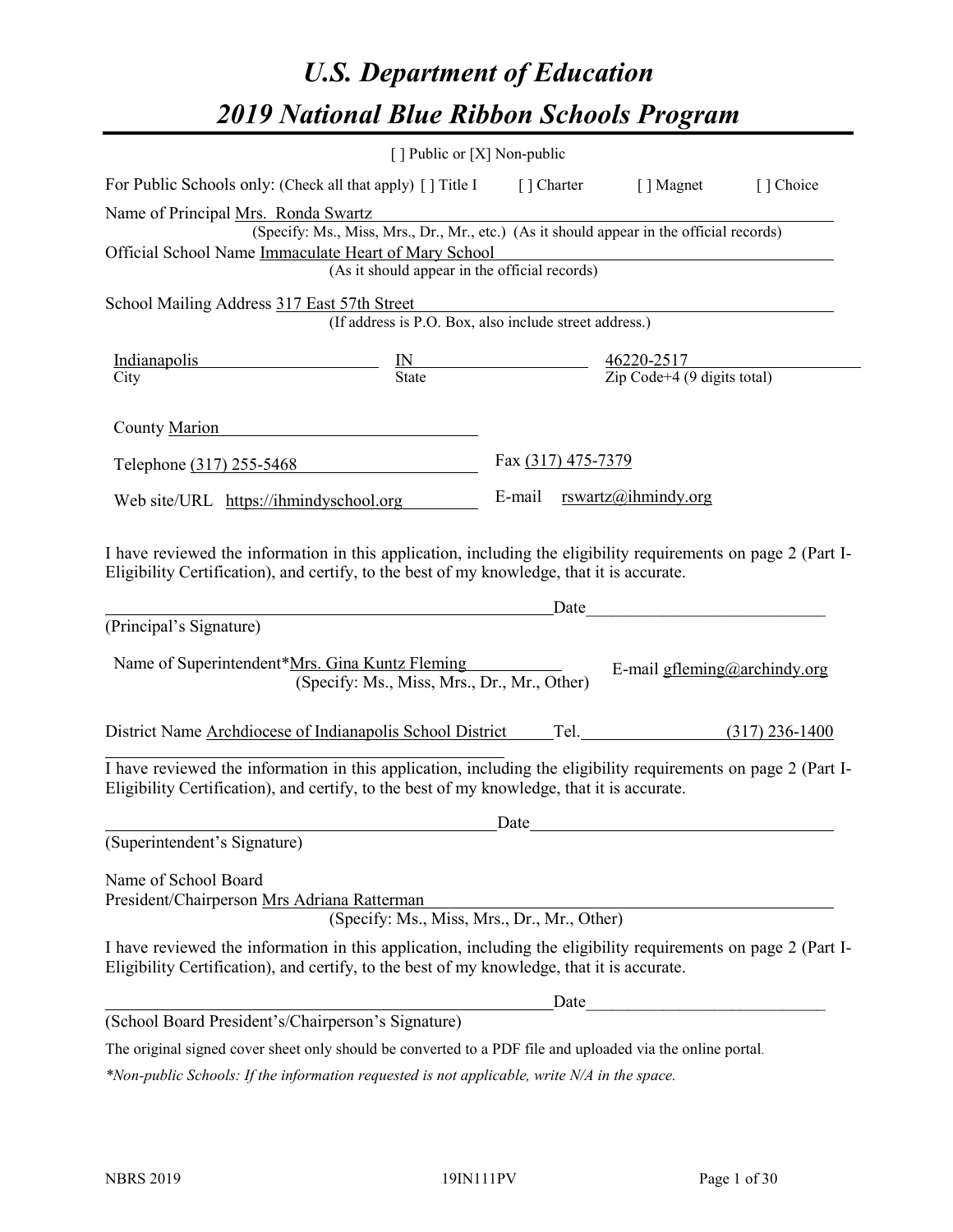# PART I – ELIGIBILITY CERTIFICATION

The signatures on the first page of this application (cover page) certify that each of the statements below, concerning the school's eligibility and compliance with U.S. Department of Education and National Blue Ribbon Schools requirements, are true and correct.

1. All nominated public schools must meet the state's performance targets in reading (or English language arts) and mathematics and other academic indicators (i.e., attendance rate and graduation rate), for the all students group, including having participation rates of at least 95 percent using the most recent accountability results available for nomination.

2. To meet final eligibility, all nominated public schools must be certified by states prior to September 2019 in order to meet all eligibility requirements. Any status appeals must be resolved at least two weeks before the awards ceremony for the school to receive the award.

3. The school configuration includes one or more of grades K-12. Schools on the same campus with one principal, even a K-12 school, must apply as an entire school.

4. The school has been in existence for five full years, that is, from at least September 2013 and each tested grade must have been part of the school for the past three years.

5. The nominated school has not received the National Blue Ribbon Schools award in the past five years: 2014, 2015, 2016, 2017, or 2018.

6. The nominated school has no history of testing irregularities, nor have charges of irregularities been brought against the school at the time of nomination. If irregularities are later discovered and proven by the state, the U.S. Department of Education reserves the right to disqualify a school's application and/or rescind a school's award.

7. The nominated school has not been identified by the state as "persistently dangerous" within the last two years.

8. The nominated school or district is not refusing Office of Civil Rights (OCR) access to information necessary to investigate a civil rights complaint or to conduct a district-wide compliance review.

9. The OCR has not issued a violation letter of findings to the school district concluding that the nominated school or the district as a whole has violated one or more of the civil rights statutes. A violation letter of findings will not be considered outstanding if OCR has accepted a corrective action plan from the district to remedy the violation.

10. The U.S. Department of Justice does not have a pending suit alleging that the nominated school or the school district, as a whole, has violated one or more of the civil rights statutes or the Constitution's equal protection clause.

11. There are no findings of violations of the Individuals with Disabilities Education Act in a U.S. Department of Education monitoring report that apply to the school or school district in question; or if there are such findings, the state or district has corrected, or agreed to correct, the findings.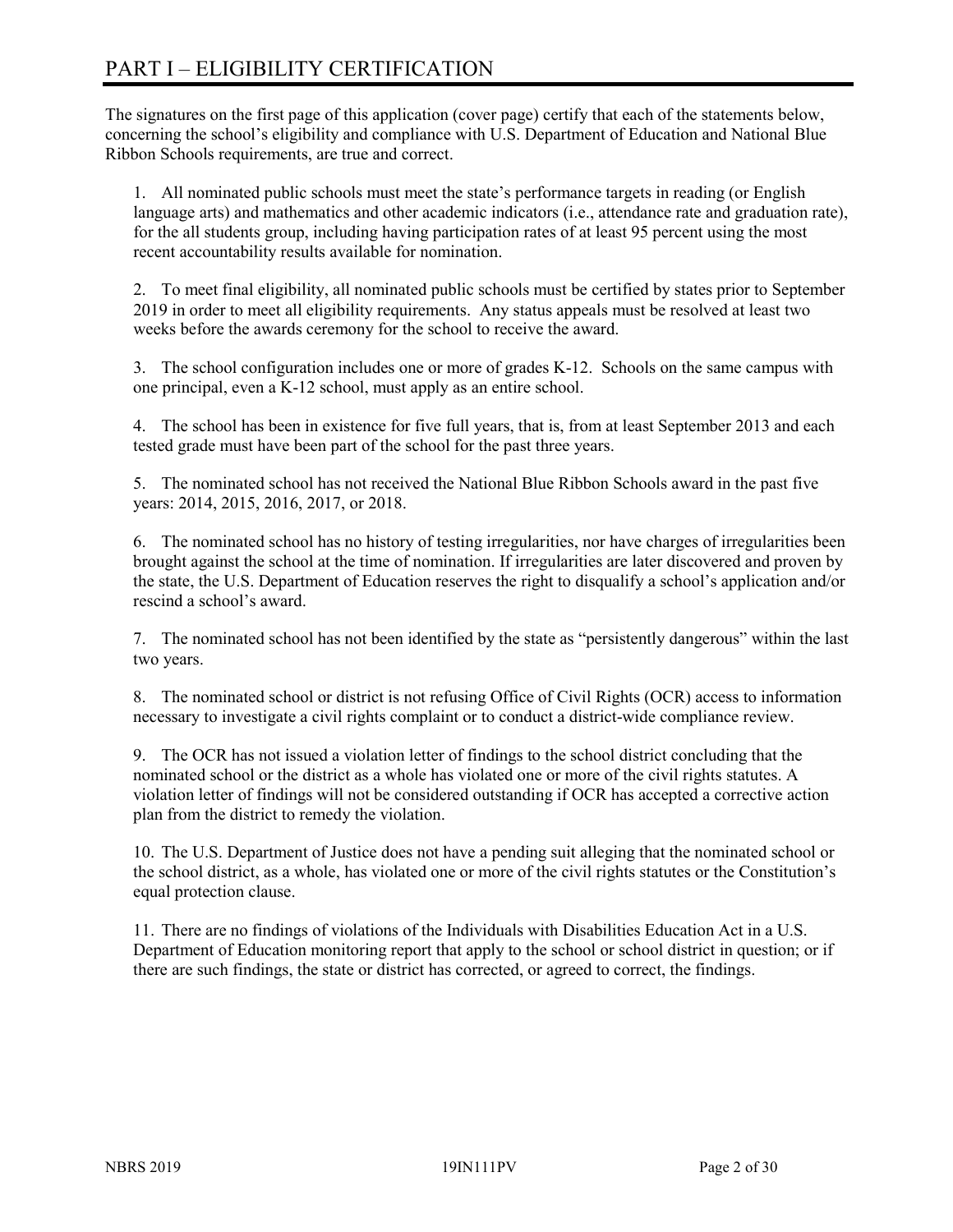# PART II - DEMOGRAPHIC DATA

#### **Data should be provided for the most recent school year (2018-2019) unless otherwise stated.**

**DISTRICT** (Question 1 is not applicable to non-public schools)

| Τ. | Number of schools in the district<br>(per district designation): | 0 Elementary schools (includes K-8)<br>0 Middle/Junior high schools |
|----|------------------------------------------------------------------|---------------------------------------------------------------------|
|    |                                                                  | 0 High schools                                                      |
|    |                                                                  | $0 K-12$ schools                                                    |

0 TOTAL

**SCHOOL** (To be completed by all schools)

2. Category that best describes the area where the school is located:

[X] Urban or large central city [ ] Suburban

- [] Rural or small city/town
- 3. Number of students as of October 1, 2018 enrolled at each grade level or its equivalent in applying school:

| Grade                           | # of         | # of Females     | <b>Grade Total</b> |
|---------------------------------|--------------|------------------|--------------------|
|                                 | <b>Males</b> |                  |                    |
| PreK                            | 0            | $\theta$         | 0                  |
| K                               | 15           | 21               | 36                 |
| 1                               | 22           | 13               | 35                 |
| $\mathbf{2}$                    | 28           | 19               | 47                 |
| 3                               | 23           | 21               | 44                 |
| 4                               | 19           | 28               | 47                 |
| 5                               | 20           | 20               | 40                 |
| 6                               | 29           | 26               | 55                 |
| 7                               | 29           | 20               | 49                 |
| 8                               | 22           | 31               | 53                 |
| 9                               | $\theta$     | $\theta$         | 0                  |
| 10                              | 0            | $\theta$         | 0                  |
| 11                              | 0            | $\boldsymbol{0}$ | 0                  |
| 12 or higher                    | 0            | $\theta$         | 0                  |
| <b>Total</b><br><b>Students</b> | 207          | 199              | 406                |

\*Schools that house PreK programs should count preschool students **only** if the school administration is responsible for the program.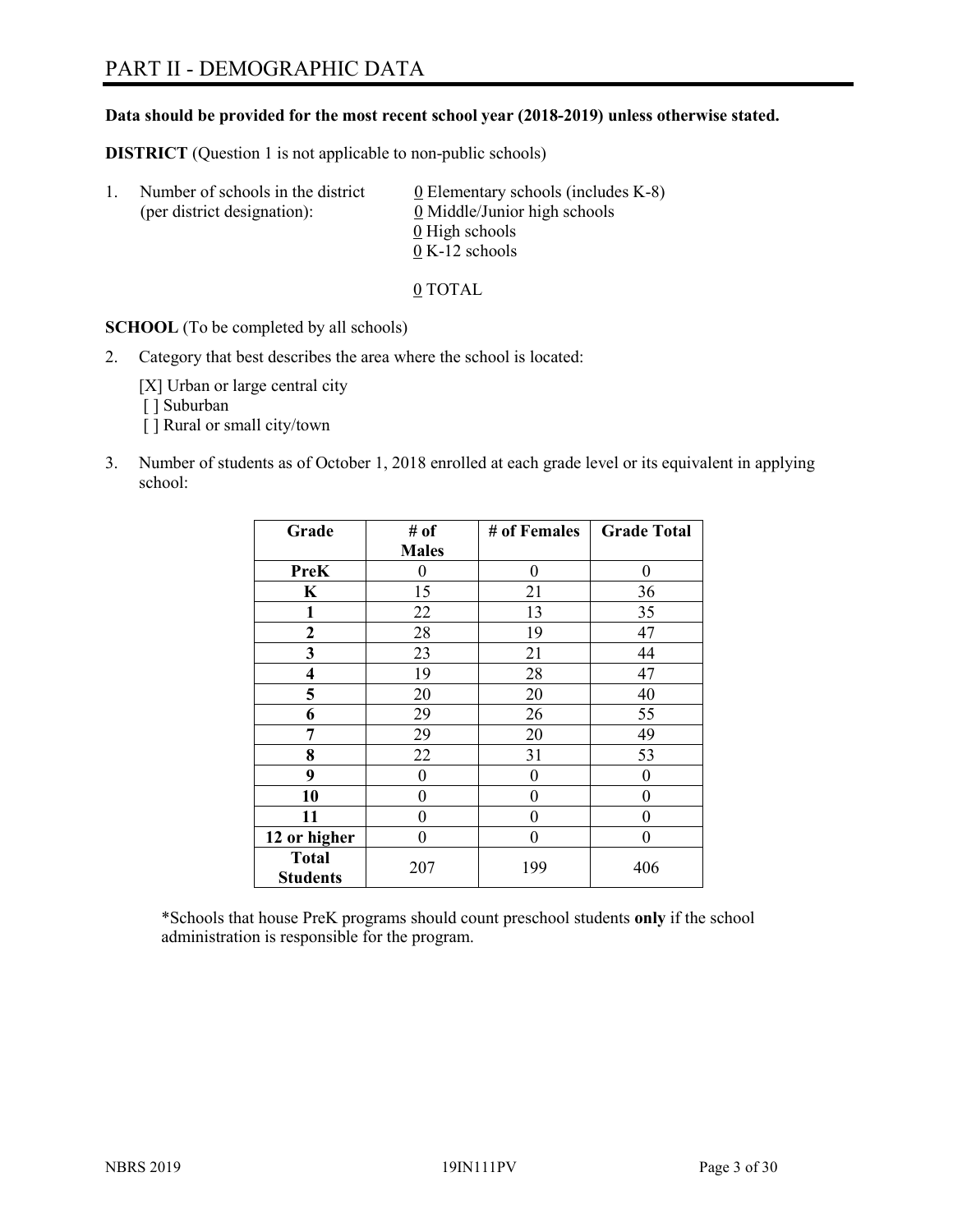4. Racial/ethnic composition of  $\qquad 0\%$  American Indian or Alaska Native the school (if unknown, estimate): 1 % Asian

 % Black or African American % Hispanic or Latino % Native Hawaiian or Other Pacific Islander 95 % White % Two or more races **100 % Total**

(Only these seven standard categories should be used to report the racial/ethnic composition of your school. The Final Guidance on Maintaining, Collecting, and Reporting Racial and Ethnic Data to the U.S. Department of Education published in the October 19, 2007 *Federal Register* provides definitions for each of the seven categories.)

5. Student turnover, or mobility rate, during the 2017 – 2018 school year: 1%

If the mobility rate is above 15%, please explain.

This rate should be calculated using the grid below. The answer to (6) is the mobility rate.

| <b>Steps For Determining Mobility Rate</b>    | Answer |
|-----------------------------------------------|--------|
| (1) Number of students who transferred to     |        |
| the school after October 1, 2017 until the    |        |
| end of the 2017-2018 school year              |        |
| (2) Number of students who transferred        |        |
| from the school after October 1, 2016 until   |        |
| the end of the 2017-2018 school year          |        |
| (3) Total of all transferred students [sum of | 5      |
| rows $(1)$ and $(2)$ ]                        |        |
| (4) Total number of students in the school as | 409    |
| of October 1, 2017                            |        |
| $(5)$ Total transferred students in row $(3)$ | 0.01   |
| divided by total students in row (4)          |        |
| (6) Amount in row (5) multiplied by 100       |        |

6. Specify each non-English language represented in the school (separate languages by commas): **Spanish** 

| English Language Learners (ELL) in the school: $0\%$ |               |
|------------------------------------------------------|---------------|
|                                                      | $2 \text{ T}$ |

2 Total number ELL

7. Students eligible for free/reduced-priced meals:  $0\%$ Total number students who qualify:  $\qquad 0$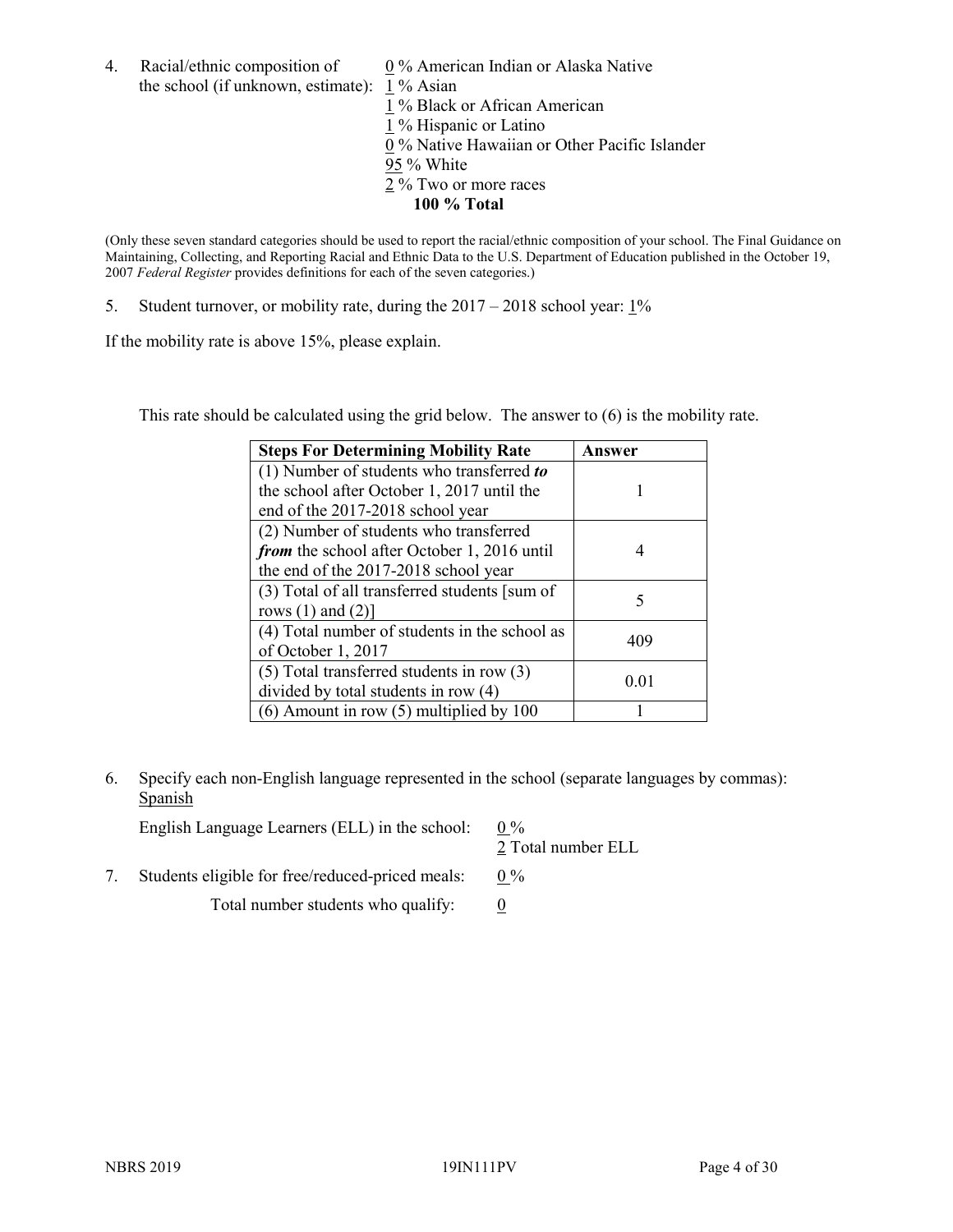26 Total number of students served

Indicate below the number of students with disabilities according to conditions designated in the Individuals with Disabilities Education Act. Do not add additional conditions. It is possible that students may be classified in more than one condition.

| 0 Autism                  | 0 Multiple Disabilities                 |
|---------------------------|-----------------------------------------|
| 0 Deafness                | 0 Orthopedic Impairment                 |
| 0 Deaf-Blindness          | 8 Other Health Impaired                 |
| 0 Developmental Delay     | 9 Specific Learning Disability          |
| 0 Emotional Disturbance   | 13 Speech or Language Impairment        |
| 0 Hearing Impairment      | 0 Traumatic Brain Injury                |
| 0 Intellectual Disability | 0 Visual Impairment Including Blindness |

- 9. Number of years the principal has been in her/his position at this school:  $\frac{5}{9}$
- 10. Use Full-Time Equivalents (FTEs), rounded to nearest whole numeral, to indicate the number of school staff in each of the categories below:

|                                                                                                                                                                                                                              | <b>Number of Staff</b>      |
|------------------------------------------------------------------------------------------------------------------------------------------------------------------------------------------------------------------------------|-----------------------------|
| Administrators                                                                                                                                                                                                               | $\mathcal{D}_{\mathcal{A}}$ |
| Classroom teachers including those<br>teaching high school specialty<br>subjects, e.g., third grade teacher,<br>history teacher, algebra teacher.                                                                            | 20                          |
| Resource teachers/specialists/coaches<br>e.g., reading specialist, science coach,<br>special education teacher, technology<br>specialist, art teacher, etc.                                                                  | 9                           |
| Paraprofessionals under the<br>supervision of a professional<br>supporting single, group, or classroom<br>students.                                                                                                          | 8                           |
| Student support personnel<br>e.g., school counselors, behavior<br>interventionists, mental/physical<br>health service providers,<br>psychologists, family engagement<br>liaisons, career/college attainment<br>coaches, etc. | $\mathfrak{D}$              |

11. Average student-classroom teacher ratio, that is, the number of students in the school divided by the FTE of classroom teachers, e.g., 22:1 20:1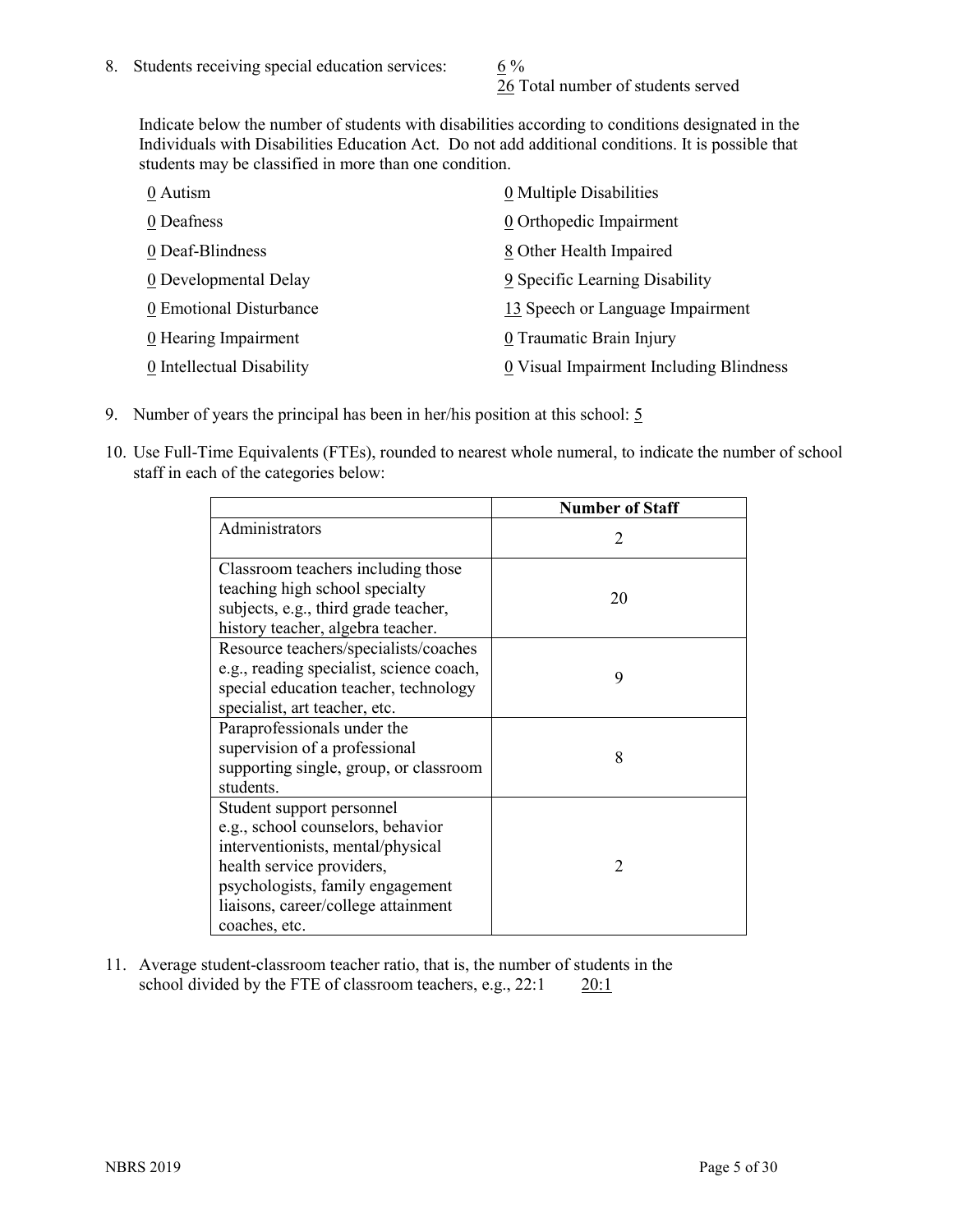12. Show daily student attendance rates. Only high schools need to supply yearly graduation rates.

| <b>Required Information</b> | 2017-2018 | 2016-2017 | 2015-2016 | 2014-2015 | 2013-2014 |
|-----------------------------|-----------|-----------|-----------|-----------|-----------|
| Daily student attendance    | 97%       | 97%       | 97%       | 97%       | $97\%$    |
| High school graduation rate | $0\%$     | $0\%$     | $0\%$     | $9\%$     | $0\%$     |

#### 13. **For high schools only, that is, schools ending in grade 12 or higher.**

Show percentages to indicate the post-secondary status of students who graduated in Spring 2018.

| <b>Post-Secondary Status</b>                  |       |
|-----------------------------------------------|-------|
| Graduating class size                         |       |
| Enrolled in a 4-year college or university    | $0\%$ |
| Enrolled in a community college               | 0%    |
| Enrolled in career/technical training program | $0\%$ |
| Found employment                              | 0%    |
| Joined the military or other public service   | $0\%$ |
| Other                                         | $0\%$ |

14. Indicate whether your school has previously received a National Blue Ribbon Schools award. Yes X No

If yes, select the year in which your school received the award. 2005

15. In a couple of sentences, provide the school's mission or vision statement.

Immaculate Heart of Mary School provides an exceptional academic and Christ-centered experience grounded in making God known, loved, and served. .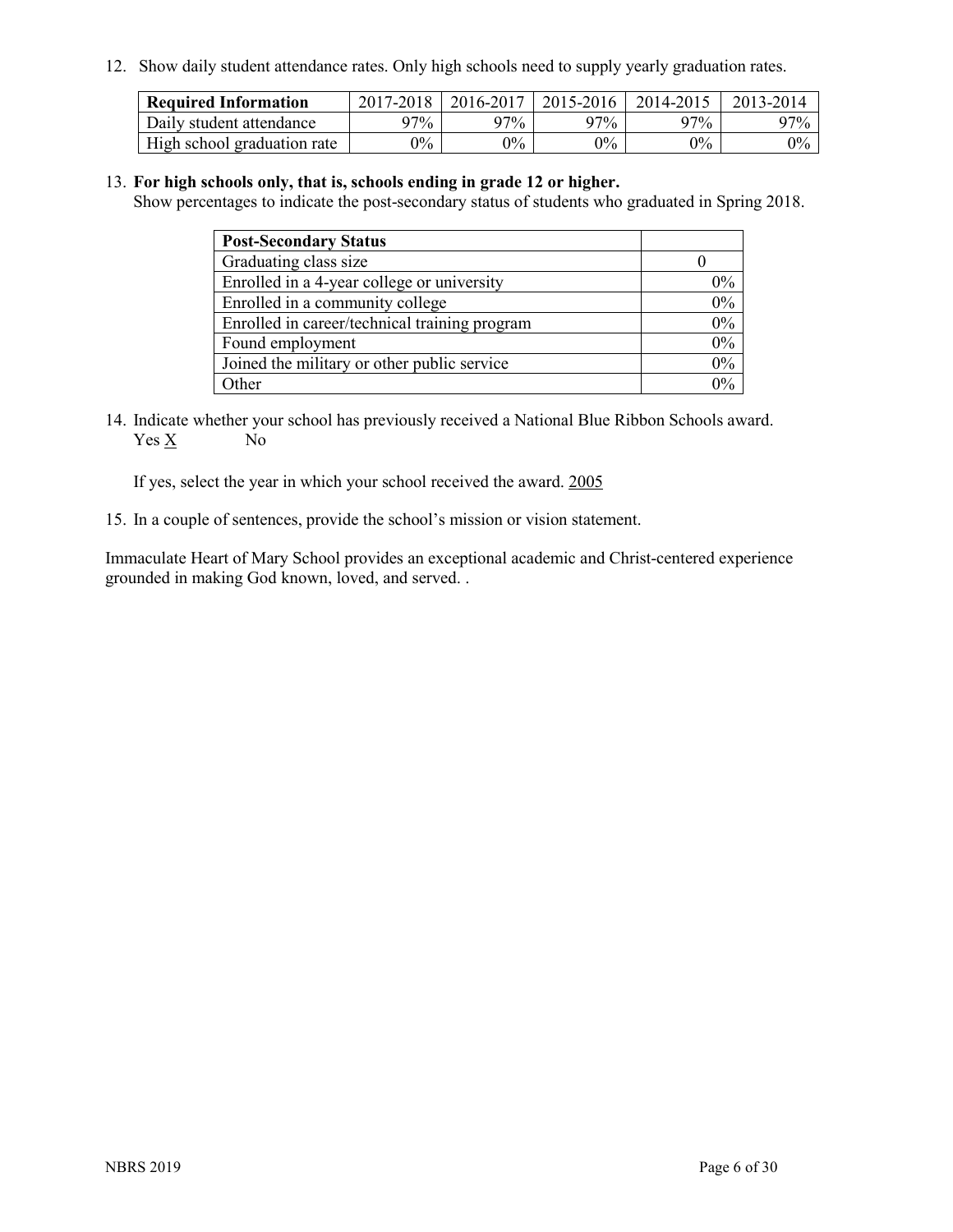# PART III – SUMMARY

Immaculate Heart of Mary School (IHM) is an active, engaged and highly motivated community. In all that we do, we strive to do our best. Our student body is composed of children of all faiths and backgrounds, each with their own passions, challenges and learning styles. Our school is located on the northside of Indianapolis and remains a neighborhood school with over 70% of our 405 students walking or biking to school. For the families who live outside of our surrounding area, we remain a neighborhood school in our sense of community and family, which stretches city-wide. Our dedicated staff consists of two administrators, twenty-three certified teachers, eight student assistants, and twelve non-certified positions. IHM was named to the Indiana Department of Education's list of 2016 - 2017 Four Star Schools and was ranked the number one K-8 school in the Archdiocese of Indianapolis for overall state standardized test scores for the 2017 - 2018 school year.

IHM was founded in 1946 by an inspired group of parishioners. For over 70 years, IHM has been a part of the Meridian Kessler neighborhood, welcoming generations of local families. We are dedicated to providing the best possible education for our students through the development of the whole child, which entails knowledge, attitudes and skills essential for life-long learning. We are committed to instilling in our students compassion for others and the courage to stand up for what is right and just. Our rich history consists of traditions and milestones in which our children look forward to participating in and will remember for years to come. Among these traditions is our outreach program. Our community supports a robust and extensive outreach program, lending funding, volunteers and guidance to a number of non-profit organizations throughout Indianapolis and abroad. Another special tradition is our Buddy Program, in which our youngest students are paired with our older students who become a friend and mentor throughout the year. Other traditions include: The Catholic Youth Organization athletic program; The Spirit of IHM celebration, which honors members of our community and raises funds for tuition assistance; the annual Fall Fest, that welcomes neighbors and community members to gather together and kick-off the school year; the IHM Musical Program that performs a spectacular spring show; the May Crowning ceremony, which honors and celebrates our Blessed Mother Mary; the eighth grade trip to our nation's capital, and much more. Above all, our traditions are focused on our mission: to make God known, loved and served.

IHM is blessed with a community of highly qualified and talented staff, committed to maximizing every child's academic potential and fostering strong moral character. Our teachers are trained to tailor instruction to suit individual needs, challenging our students to go beyond the standards, preparing them for a more rigorous high school academic schedule. IHM uses Northwest Evaluation Association (NWEA) testing data, collected three times throughout the year, along with various benchmarks, including quarterly assessments, teacher input and observation, to create a system of student leveling in our Math and Reading programs and differentiated instruction in all subject areas. Lessons are tailored to serve every learning level, reinforcing content and concepts as needed and pushing students forward at their individual pace. NWEA data is used to continually assess and identify student strengths and areas of need so that we can meet a student where they currently are and help them to advance. Another important piece to our academic program is our Professional Learning Community (PLC) team meetings. Our staff meets weekly to discuss students academically, behaviorally and socially, working as a team to devise strategies, curriculum alignment and student plans for both school and home. Grade level PLC's follow an outlined 40-minute protocol, with steps to conduct meetings effectively and efficiently, maximizing the team's time and energy.

As a former recipient of the Blue Ribbon School of Excellence award, we have proudly shared this recognition with our community, referencing it as one of many testaments to the hard work of our staff and students. We believe that calling upon our former recognition encourages our team to continue to reach for the highest level of excellence year after year. We are hopeful that receiving the Blue Ribbon School of Excellence recognition again would reaffirm the years of hard work and exemplary teaching and learning. We have maintained and built upon a rigorous academic program by incorporating several intentional and successful enhancements including: Science Technology Engineering and Mathematics (STEM) curriculum, adopting The Leader in Me school program, increased classroom technology including 1:1 chromebook usage in grades four through eight, academic leveling in kindergarten through eighth grade, an after-school enrichment program, and continued commitment to the arts and cultural enrichment.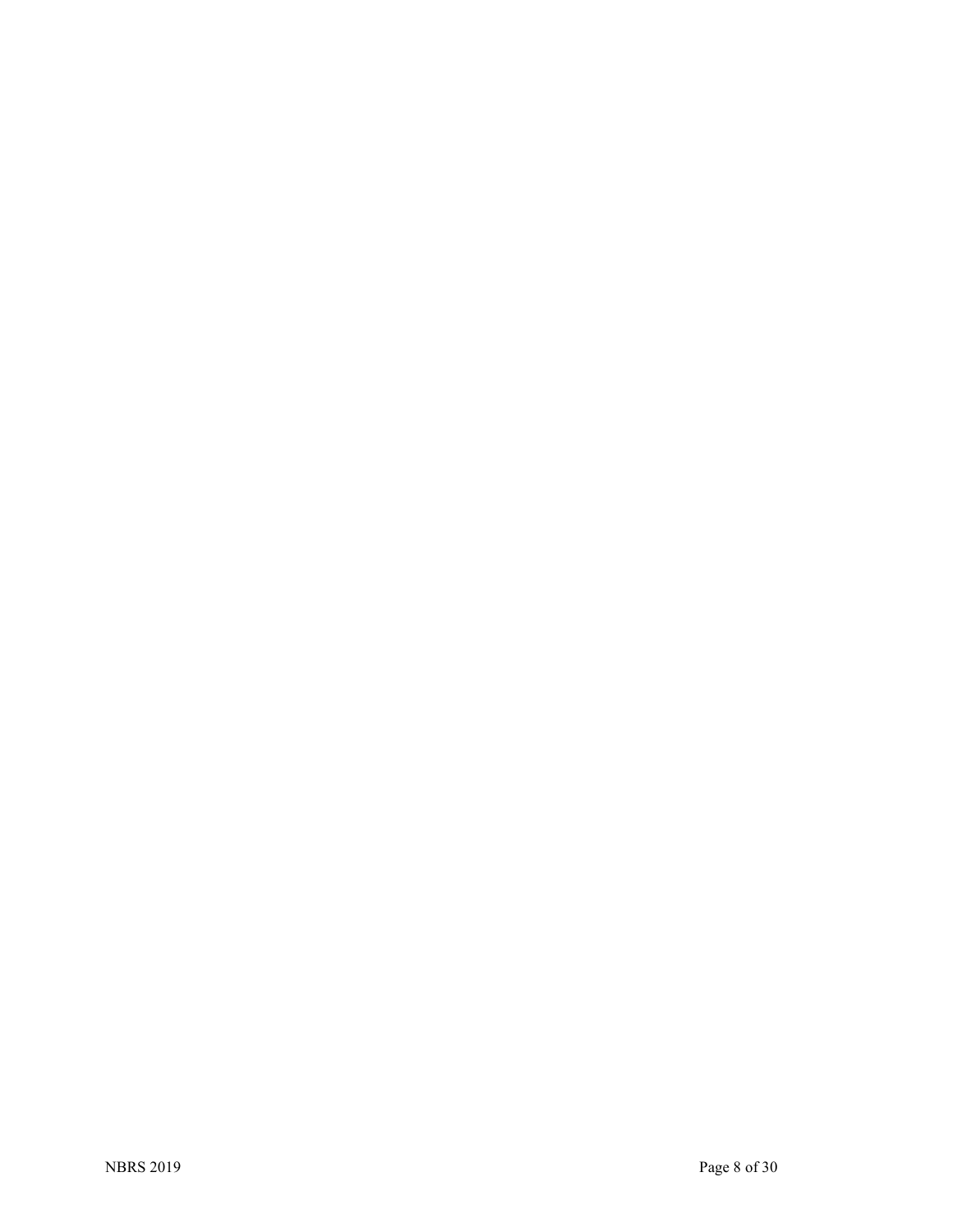#### **1. Core Curriculum:**

#### **1a. Reading/English language arts:**

English Language Arts and Reading curriculum was aligned vertically and horizontally to match the Indiana State Standards during the summer of 2017. In addition to aligning curriculum, quarterly assessments were created to assess each student's knowledge and mastery of a subject area. All certified faculty participated in the three week work sessions and professional development.

Students in grades one through four utilize the Journeys reading series that is aligned to the Indiana State Standards, while grades five through eight implement approved literature by the Indiana Department of Education. The Journeys textbook series, adopted for grades one through four in 2016, is a comprehensive tool that encompasses all areas of our language arts instruction including literature, comprehension, phonics, grammar, vocabulary, and writing skills. In grades five through eight, our Humanities teams, which include social studies, writing, and literature teachers, uses an integrated approach to maximize cross curricular connections using the Indiana Department of Education recommended readings based upon grade level. Kindergarten uses a multi-sensory approach to teach the components of phonics, reading, and writing through developmentally appropriate practices. In addition to the multi-sensory approach, Primary Phonics materials are used to support fundamental concepts.

Reading/English Language Arts is taught in a variety ways that reach all learners regardless of ability. Whole and small group instruction, as well as individual instruction, use research based and standards driven technology and resources. While whole group instruction is utilized, small leveled grouping is the core of our language arts teaching. To support and reinforce the needs of all students, several resources are incorporated into our daily instruction. In Kindergarten through fourth grade, students benefit from a variety of resources including programs such as Lexia Core 5, Reading A to Z, IXL, and Orton Gillingham strategies. A dedicated reading specialist on our certified teaching staff supports and remediates students performing below grade level and who are identified as "at risk". Grades five through eight integrate Let's Go Learn, Reading Plus, and Kahn Academy to support individual growth in language arts. A certified resource teacher and an instructional aide assist the teaching staff with small group instruction and remediation as needed.

Language arts teacher continually observe and assess student needs and adapt the curriculum. Data from NWEA, quarterly assessments, state standardized tests, and content area tests/quizzes are used to guide PLC discussions in order to driveinstrcution.

#### **1b. Mathematics:**

To maintain consistency for curriculum mapping, the mathematics curriculum at Immaculate Heart of Mary was created the same way as the English Language Arts/Reading curriculum. By aligning the curriculum, the teachers are able to create a strong foundation to work towards mastery of mathematics skills.

Students in first through fifth grades use the My Math series, which aligns with the Indiana State Standards, for everyday instruction. Leveled math groups are utilized to meet the needs of each student, instructing students and moving them forward in concepts at their own pace. The goal for leveling at IHM is to maximize the growth of all students. The whole-school model for math leveling is based upon in-house data and research provides three levels of mathematics instruction: approaching level, on level, and beyond level. Additional online resources include the use of IXL and ALEKS. Both resources allow students to work at their own pace and academic level. Grades six through eight, utilize Glencoe and McGraw Hill textbooks along with supplemental materials to ensure standards are covered. ALEKS, Kahn Academy, and Let's Go Learn Mathematics are used to reinforce and remediate key skills linked to the Indiana State Standards. Kindergarten uses a multi-sensory, hands-on approach that is developmentally appropriate to build foundational mathematical concepts. This is done through whole and small group instruction, leveled learning centers, and supplemental technology.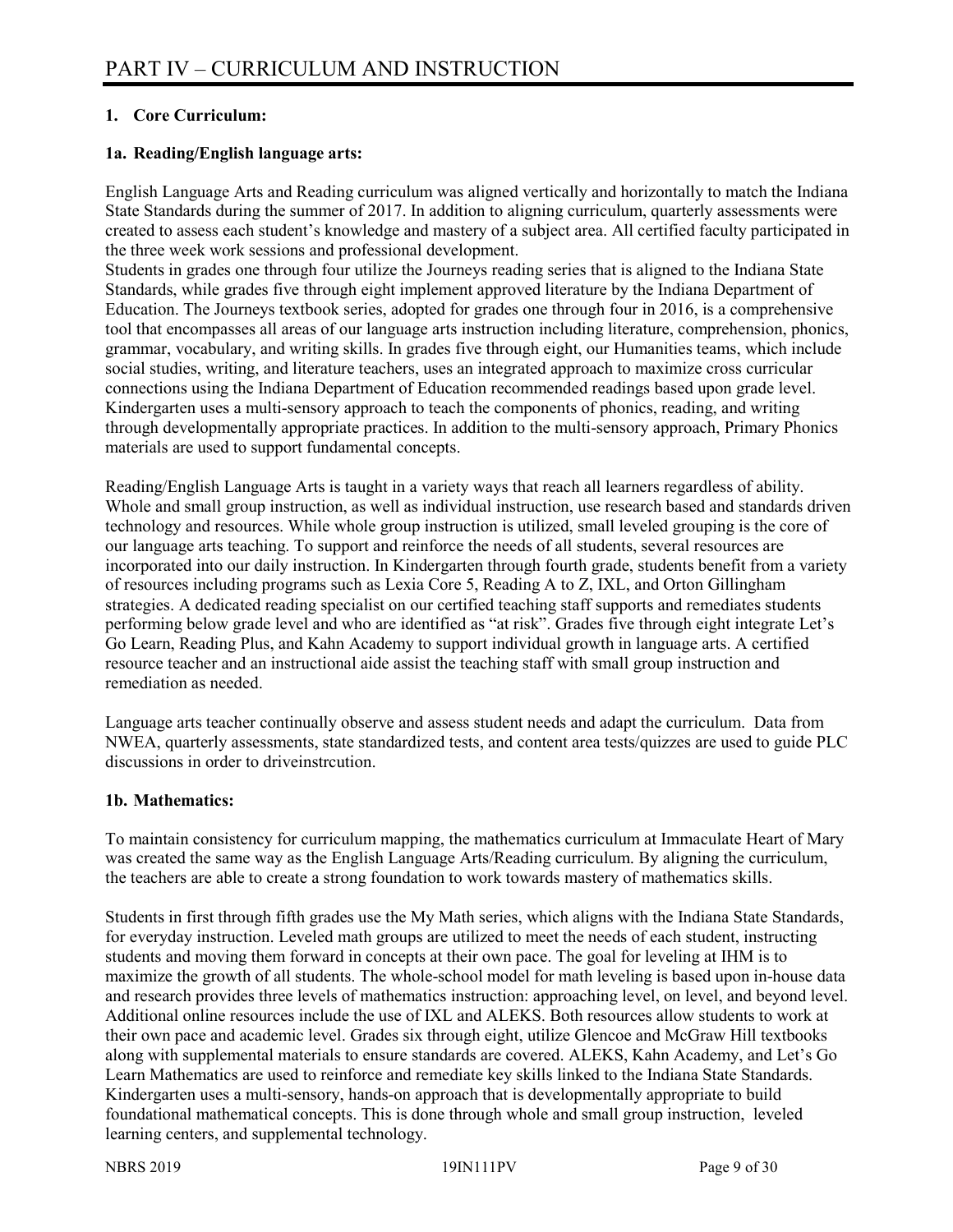A set of benchmarks based on student data was established to help divide students into the math level that would best allow students to learn and grow. Data from NWEA, quarterly assessments, state standardized tests, content area tests/quizzes, and teacher observations are used to guide instructional needs for each student during weekly PLC time.

#### **1c. Science:**

The science curriculum at IHM is again aligned to the Indiana State Standards through curriculum mapping. The curriculum is STEM based and provides experiential learning for all students. Labs and hands-on experiences challenge IHM students to think critically and question the findings in an inquiry-based approach.

After researching numerous science education programs, Project Lead the Way was adopted to supplement the science curriculum for all grades. All grade levels also integrate the use of Brain Pop, an online interactive website with movie clips, games, and lessons that correlate to the Indiana State Standards. Discovery Education Science Techbook is used in grades four through eight for their primary science instruction. This techbook uses videos, online readings, and interactive experiments to help students answer essential questions and promote higher level thinking skills. The seventh and eighth grades also use The Science Education for Public Understanding Program (SEPUP) and inquiry lessons from National Geographic. Students solve authentic science problems that are organized around personal, medical or societal issues. These resources keep the most current science discoveries in the forefront of learning at IHM. Additionally, intentional study trips enhance and support the science curriculum.

During PLC meetings, data from the science subcategories of the Indiana Statewide Testing for Educational Progress standardized test (ISTEP+) and quarterly assessments are reviewed. The subcategory scores are used to help identify gaps between the curriculum and state standards. This information helps guide planning and instruction to maximize student growth.

#### **1d. Social studies/history/civic learning and engagement**

The goal of the social studies curriculum at IHM is to develop knowledgeable and civic-minded citizens while mastering the Indiana State Standards. Like all the previous subjects, the certified faculty reviewed and created curriculum maps that vertically and horizontally aligned to Indiana State Social Studies Standards. Starting the 2018-2019 school year IHM implemented a humanities approach between Social Studies and Language Arts. The social studies department uses a variety of resources from PBS, Glencoe and National Geographic to supplement a cross-curricular model within the intermediate and junior high humanities curriculum.

In order to achieve our goal of creating civic-minded citizenship, our social studies study trips are carefully selected to reinforce the academic standards presented in the classroom. These study trips include: visiting a mock pioneer settlement to learn about pioneer life; Junior Achievement Biztown, which provides students authentic experiences in various types of employment, running a business, and handling day-to-day finances; and traveling from Indianapolis to Washington, D.C., to experience the culture and history of our nation's capital.

ISTEP+ social studies sub categories along with quarterly assessments are used to evaluate achievement and identify areas for improvement.

#### **1e. For secondary schools:**

#### **1f. For schools that offer preschool for three- and four-year old students:**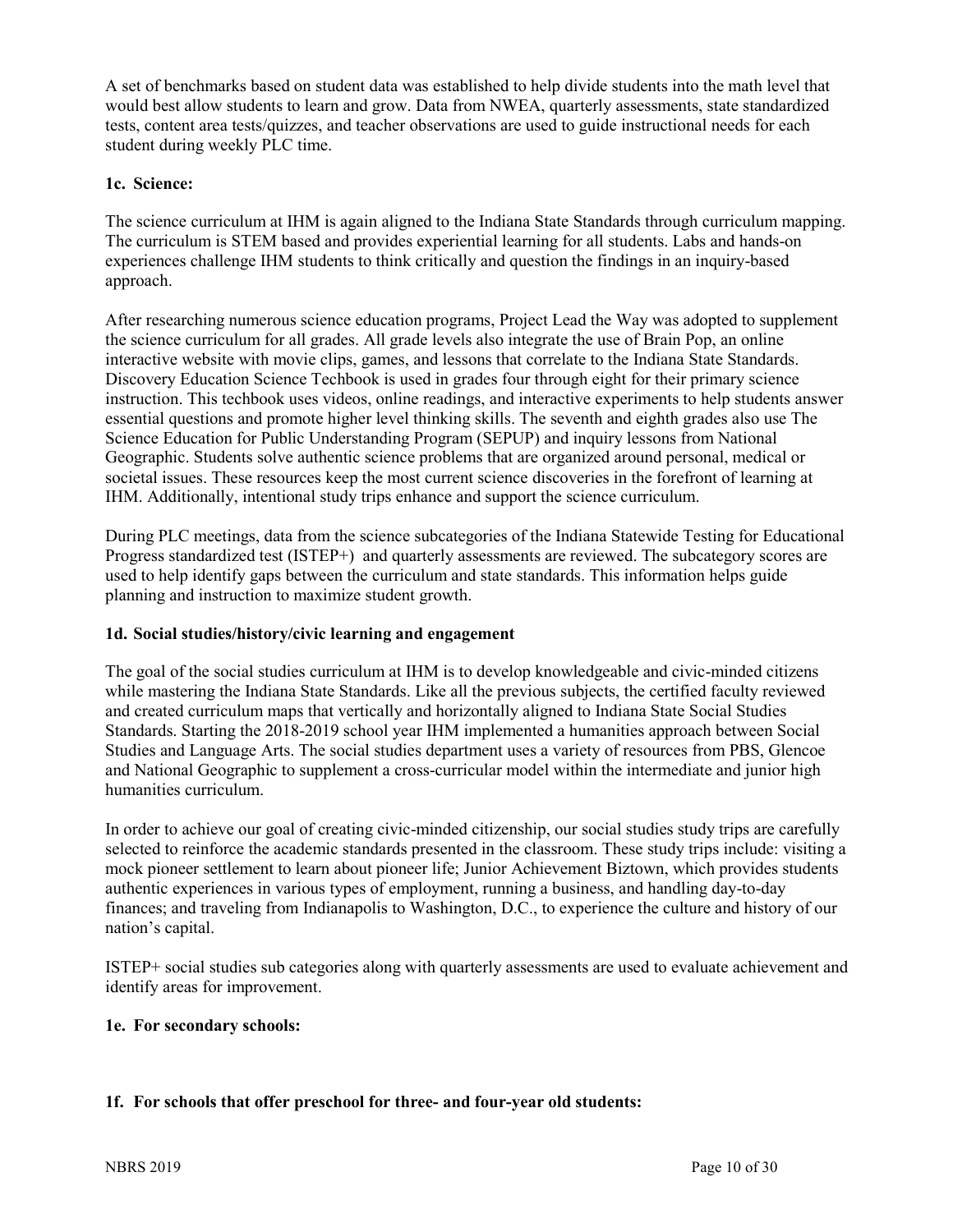#### **2. Other Curriculum Areas:**

Immaculate Heart of Mary School fully supports a broad based curriculum which includes fine arts in the daily curriculum. IHM school offers physical education, music, art, technology, literary enrichment and foreign language. In addition, IHM is mandated by the Archdiocese of Indianapolis to provide religious education as part of the school's Catholic identity. IHM believes that arts education and spiritual knowledge combined with rigorous academics help foster the growth of the whole child.

Students at IHM receive at least eleven hours of special area instruction each week. The following is a breakdown of classes these classes.

#### 1.Arts (visual and/or performing)

#### Music and Band

The music program at IHM fosters creativity in numerous ways. Students attend music class at least once a week. During music class students receive instruction about music history, how to read music, play a recorder, and sing. Studies have shown that having students attend music education classes weekly helps develop learning skills that will inevitably be used across other curriculum areas. Music class gives students a creative outlet to stay engaged in school.

In addition to attending weekly music classes, students have a variety of before and after school musical enrichment opportunities. These opportunities include choir, band, piano, and musical theatre.

#### Art

Encouraging creativity, self confidence, decision making, collaboration, and focus are the foundational principles for the IHM art program. Students are exposed to abstract thinking skills that enhances higher level questioning.

The art teacher demonstrates different forms of media such as textiles, oils, water colors, paints, sketching, and sculpting while teaching lesson on art history and renowned artists. The general education teachers collaborate with the art teacher to create lessons that are cross curricular.

Student art work is showcased throughout the building with a culminating celebration of art in the spring showcase.

#### 2. Physical education/health/nutrition

#### Physical Education and Health

The physical education program at Immaculate Heart of Mary School if designed to promote the physical well being of every student. This curriculum is aligned with the Indiana State Academic Standards for Physical Education and Health. These standards include physical activity, manipulative skills, movement concepts and strategies. It is the goal of this curriculum to teach students to adopt a healthy lifestyle and understand the benefits through physical fitness and health awareness. Our school nurse helps to oversee workshops about health and nutrition for all students.

#### 3. Foreign Language

#### Spanish

All kindergarten through eighth grade students are exposed to the Spanish language. The Spanish teacher is a native of Venezuela and is a Spanish speaking instructor. This provides an authentic immersion and exposition to the Spanish language and culture. Students begin with basic Spanish vocabulary and build upon this, transitioning to conversational language and written expression in the Spanish language. In addition to direct instruction, the Spanish teacher incorporates VOCES and Duolingo technology programs. These programs allow students to review concepts on their own and at their own pace. Kindergarten through sixth grade students receive Spanish instruction once per week, while seventh and eighth grade students receive instruction twice per week.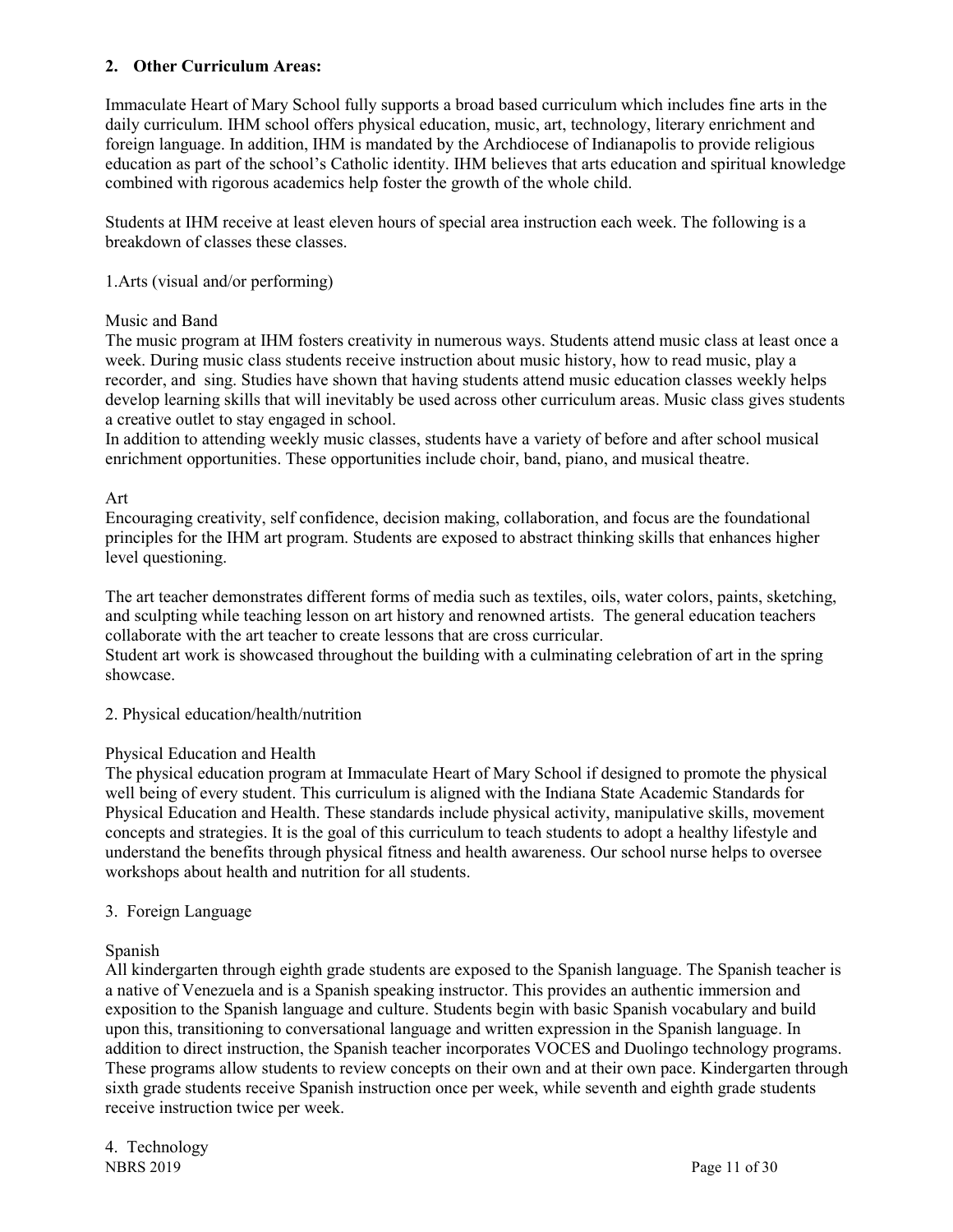#### Technology/STEM

All students at IHM attend technology class once a week. The certified technology teacher focuses on the National Educational Technology Standards (NETS) to guide her instruction. Students in grades kindergarten through sixth focus on the following skills but not limited to: keyboarding, word processing, internet skills, how computers operate, video production, problem-solving skills, and cyber safety. Science Technology Engineering and Math (STEM) is the focus for students in grades seventh and eighth through the Project Lead the Way curriculum. Students learn how to build robots, how to write computer code, and how to become better learners, problem solvers, and critical thinkers. All these skills allow students to be successful 21st century learners.

#### 5. Any other curriculum programs

#### Religion

All certified teaching faculty are Catholic Catechists through USCCB Social Teachings (United States Conference of Catholic Bishops). Catholic identity is a core component of our curriculum and mission. The seven principles of Catholic Social Teachings are at the foundation of our Christ-centered community. The holy sacraments of First Reconciliation and First Communion are received in second grade. IHM employs a Coordinator of Religious Education as well as a Liturgical Coordinator, who help to support classroom teachers with religious curriculum and resources. Students have the opportunity to enhance their service and stewardship responsibilities through liturgical volunteering, service projects and outreach experiences in our community. These opportunities allow students to acquire the skills needed for a strong work ethic and to become servant leaders along their educational journey. All students and staff attend mass together weekly. Each grade level prepares the liturgy each week with a special theme and purpose that correlates to the Gospel and daily readings.

#### Leader In Me

IHM has been a Leader In Me School for the past six years. The Leader in Me Program is based on Stephen Covey's 7 Habits for Highly Effective People. This combined with our school vision statement, being Respectful, Responsible and Reverent, creates learners who will become successful future leaders. Each classroom creates a class mission statement based upon the school's mission and vision statements. This helps establish the tone and culture for their classroom for the academic school year.

The Leader In Me program encourages students to become independent and accountable for their learning. All students are given many opportunities to engage in leadership roles inside and outside their classroom. In addition, Kindergarten through eighth grade students keep a personal data binder where they keep assessment scores, attendance, grades, goals (personal and academic), and reflections. Student and adult Lighthouse Teams are established to help facilitate and plan activities to help students become more independent, accountable, and have a "begin with the end in mind" attitude.

#### **3. Special Populations:**

IHM accepts and welcomes students of all abilities and backgrounds. As previously mentioned, the instructional model at IHM provides explicit leveled instruction in the critical areas of math and language arts in every grade, while providing support for all students in the additional curricular areas of science and social studies.

IHM has worked hard to implement effective Professional Learning Communities (PLC) within our instructional faculty. Our PLC's are divided into four working teams: Kindergarten, first and second grade faculty; third and fourth grade faculty; fifth and sixth grade faculty, and seventh and eighth grade faculty (Junior High.) PLC teams meet weekly to (1) review data on student performance, (2) analyze data and determine growth or lack of progress, (3) formulate a plan for intervention and (4) discuss and define progress monitoring for identified students. Data that is used to identify students needing support include NWEA MAP, quarterly assessments, state standardized assessments, content area tests and quizzes, and teacher observations of daily performance.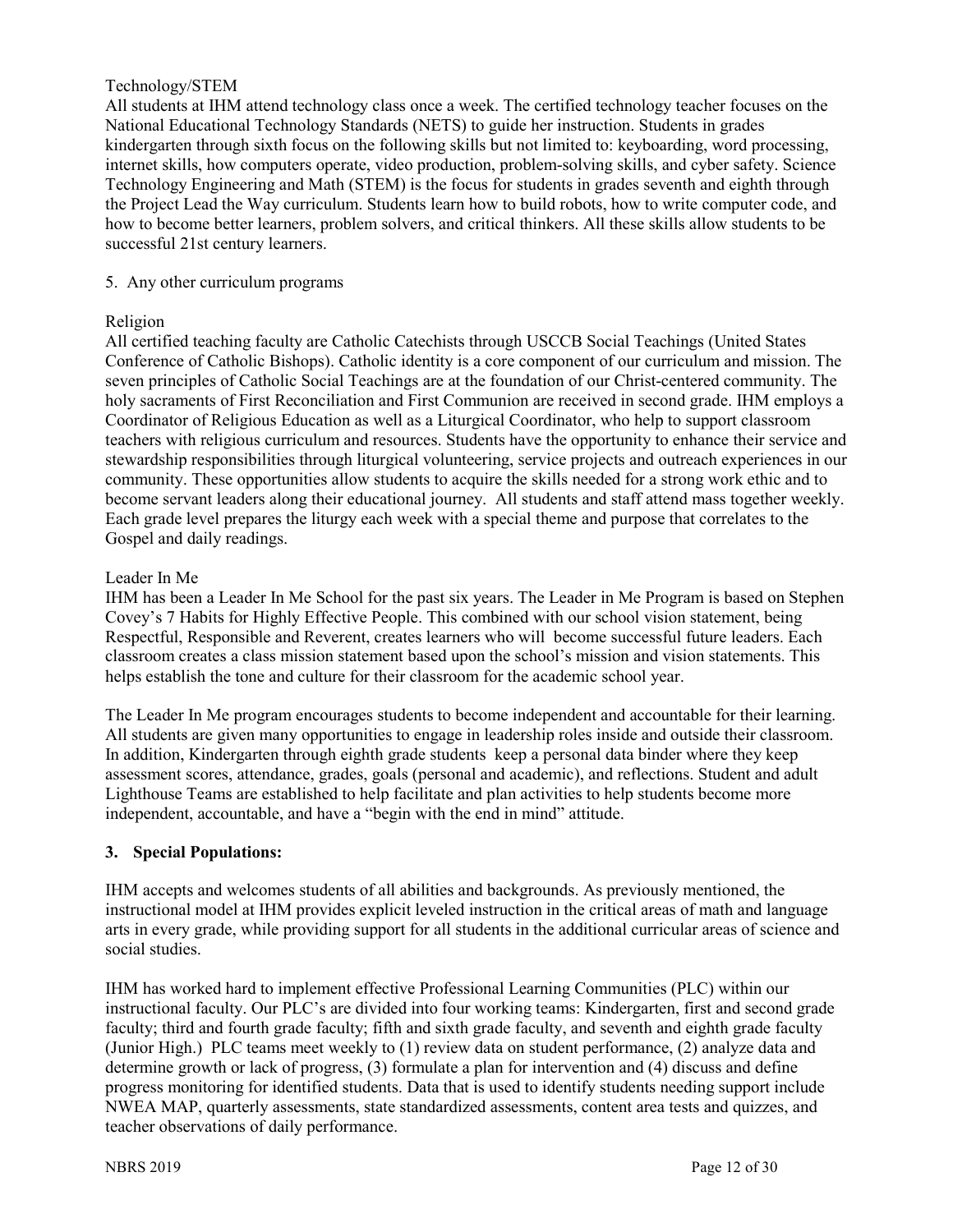Data derived from PLC meetings is used to direct appropriate leveling of our student population. In the subjects of math and language arts, students who are performing beyond grade level are provided opportunities to work in targeted learning groups with enrichment options. Support staff helps to facilitate students working in small groups. Additionally, exceptional learners can work independently at their own pace to maximize growth and learning potential.

For students who have been identified as struggling or "at risk," IHM has an Response to Intervention (RTI) team that is committed to further investigation and progress monitoring for these at risk students. Tiers 1, 2 and 3 are purposefully designed to support the remediation process, incorporating comprehensive support from classroom teachers, support personnel, resource teachers and outside support services as needed. Some of the best practice interventions that IHM employs include small group testing, auditory support, use of graphic organizers, providing teacher copies of notes or use of a scribe, and many other research-based interventions. Tailored resource periods are purposefully built into the daily schedule to support any students in Tier 2 or Tier 3 of the RTI process.

Our school serves students with a variety of special needs. IHM works in partnership with Indianapolis Public Schools to service students with challenges that include Specific Learning Disabilities (SLD), ADHD, Anxiety, Other Health Impairment (OHI), Language Delays, English Language Learners, Speech and Hearing, Occupational Therapy and Physical Therapy. We strive to address the needs of any student with cognitive, physical or behavioral challenges.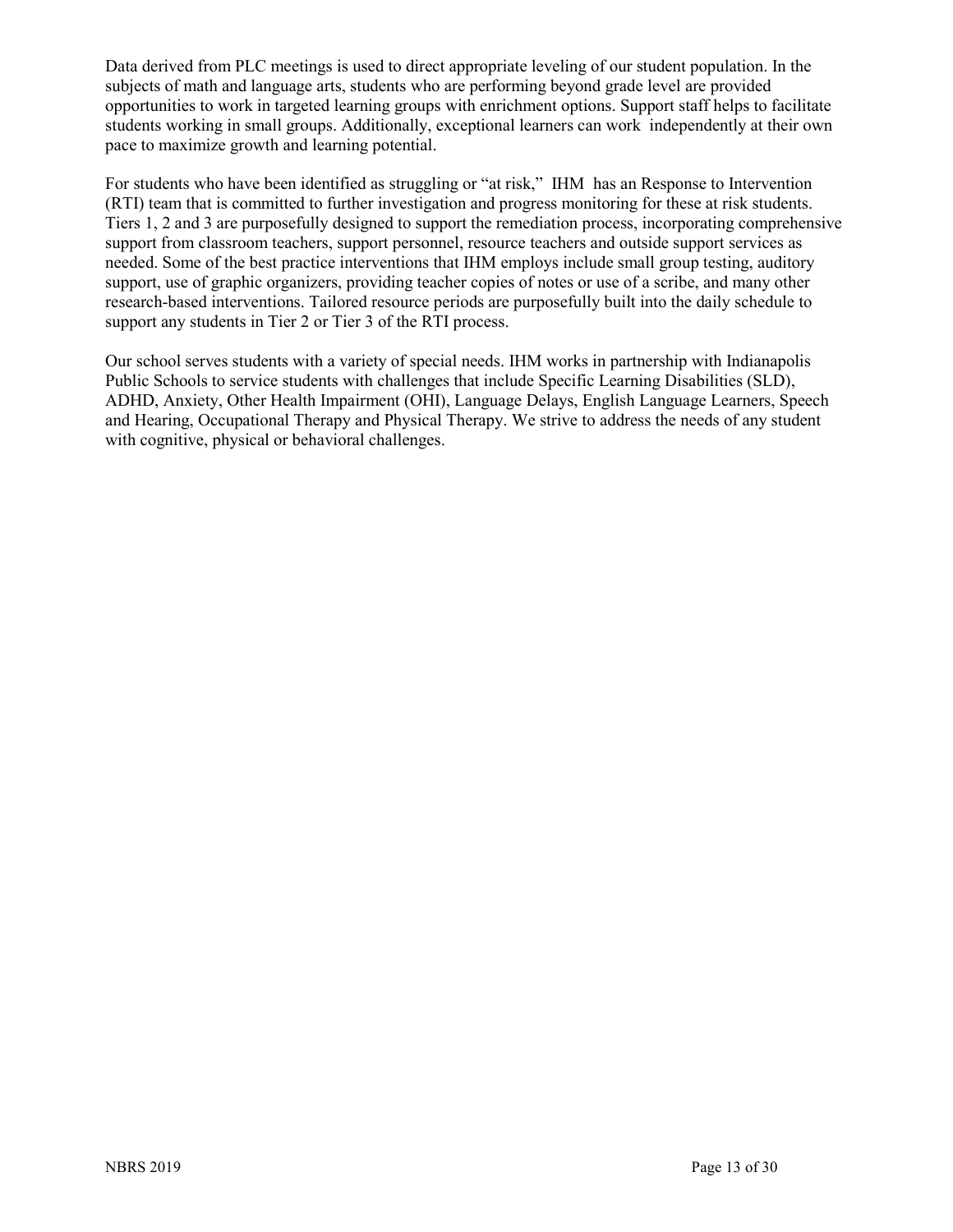#### **1. School Climate/Culture:**

Immaculate Heart of Mary is unique in that it is centered around servant leadership. All staff, students, and parents are called to serve the mission of Jesus Christ. Each morning school staff, students, and parents gather together for morning assembly. During this time the Holy Gospel is read and reflected upon, prayers and special intentions are shared, and milestones and accomplishments are celebrated. Community outreach initiatives are discussed during this common time as well. These initiatives support the needs of our local community while fostering servant leadership skills in our students.

As students enter their homerooms, every student is greeted by their teacher and/or peer, which allows students to feel welcomed and feel at home in their own classroom community. Throughout the day students are encouraged to be self-advocates. Within each classroom, every student is given a leadership responsibility as a member of their class community. This promotes a feeling of value and self worth. Every classroom community has an incentive and reward system to motivate and affirm responsible, respectful and reverent behaviors. Students use their academic tracking binder to self-assess personal, academic and religious goals each week as the quarter progresses. This promotes self-advocacy and creates a positive self-image for students as they continually strive to reach their goals and give their personal best. Throughout the school year, IHM offers many cultural enrichment experiences that further enhance our commitment to develop the whole child. The IHM faculty values modeling Christian integrity on a daily basis. Teachers approach each day with a positive energy and set high expectations for our students.

The environment at IHM can best be described as a family. The relationships between staff members and administration far exceeds that of typical co-workers. All staff have a genuine and mutual respect for one another. Staff members are continuously supporting and encouraging one another through the ups and downs of day-to-day life. This family-first environment allows staff members to feel authentically valued and supported. Staff members are empowered to manage their classrooms in their own creative way that reaches all learners. The administration respectfully refrains from micromanaging day-to-day classroom operations, thereby fostering the mutual respect between staff and administration. Teachers are encouraged to be problem solvers and risk takers within the classroom environment, thus modeling self-advocacy skills for the students.

The Parent Teacher Organization (PTO) also supports teachers at various levels. The PTO provides monthly lunches and snacks for staff members. Each classroom teacher is provided with a monetary stipend each school year to use for classroom resources not allocated in the school budget. As unexpected needs arise in the classroom or school, the PTO provides funding as needed. Staff members receive small tokens of appreciation throughout the school year as a thank you for their hard work and dedication.

#### **2. Engaging Families and Community:**

The engagement of families and the community at IHM is one of our greatest strengths. Families are always welcome at our school and are encouraged to participate and volunteer in a variety of activities to support the school. Some of these activities include attending school-wide assemblies and pep rallies and orchestrating our annual field day in May. The PTO coordinates numerous committees that parents can sign up to volunteer in various capacities on daily, weekly, monthly and/or quarterly basis. Classroom volunteers are welcomed to help facilitate differentiated learning centers in the primary classrooms.

In addition to the PTO, parents may participate on the School Commission. The IHM School Commission serves as an advisory commission to the principal. In this capacity, the School Commission works with the principal to create, adapt and communicate school objectives, policies and procedures. The School Commission also serves as a liaison between administration and parents to disseminate and receive information. Three years ago, the IHM School Commission created a marketing team to help guide our enrollment efforts and spread the great news of our ministry. From the marketing plan three critical success factors (CSF) were formed: build a culture of transparency and trust at IHM through first-rate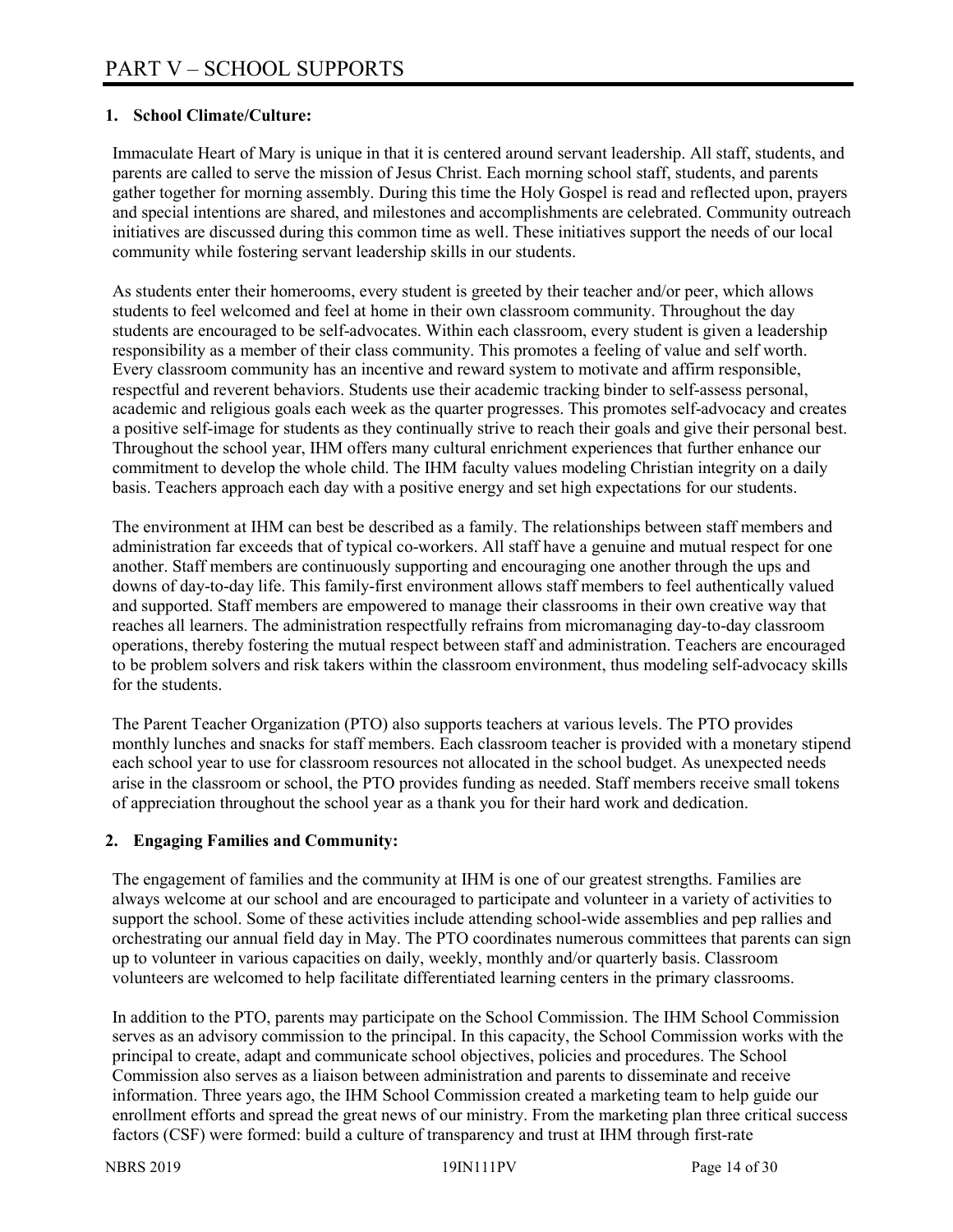communication, deliver academic excellence to maximize each child's potential, and continue to foster spiritual growth and develop strong moral character.

Parents are encouraged to attend quarterly coffee talks with the principal. Coffee talks are forus for the principal and the parents to converse about different topics related to school and religious formation. Parent education presentations are also coordinated by the PTO. These presentations cover a wide variety of topics that have included cyber safety, drug and alcohol use, and stress and anxiety. Presentations are chosen upon needs assessed by the school and parent input.

IHM has numerous partnerships with local businesses and local universities, including Butler University and Marian University. These universities allow pre-service teachers to fulfill practicum requirements as well as student teaching placements at IHM. We value supporting our local educational institutions and future teachers. In addition to partnerships with local universities, IHM has created various partnerships with local businesses. Each year the Adult Lighthouse Team, comprised of parents and teachers, helps create activities that allow students to begin with the end in mind by looking at future careers. Local businesses and entrepreneurs come to IHM to speak to students in grades five through eight about their job, the skills needed to do their job, and how the 7 Habits of Highly Effective People are used in their daily lives.

The connection between parents and teachers at IHM is a strong one. Teachers remain in contact with parents via the online learning management system, email, phone calls, and in-person conferences. These modes of dissemination are used to communicate to parents academic successes and challenges, as well as updates about behaviors or any other concerns that may arise.

#### **3. Professional Development:**

IHM educators are encouraged to keep up with the most current, researched-based educational trends to support twenty-first century learners. Although professionals at IHM are continually improving their craft and honing their skills through their own self-improvement efforts, systemic change and growth requires collective and sustained efforts. Our comprehensive professional development plan promotes student achievement by providing learning opportunities for staff that is identified through regular needs assessments. The IHM administration also encourages faculty to seek and acquire current training surrounding individual and content-area needs.

The school calendar is created to allow for a summer professional development extension for the current academic year and upcoming year. This allows teachers to work as a whole faculty in addition to collaborating in grade level teams. In conjunction with reviewing and reflecting on current end-of-year data, teachers are provided new opportunities for growth through further specialized training such as: curriculum alignment, differentiation, data analysis, daily learning targets, technology training (SmartBoard), and Orton-Gillingham training. Professional development for the summer is intentionally selected based upon teacher input, administrative guidance, and student need.

#### **4. School Leadership:**

The IHM administration team consists of the principal, one assistant principal, one secretary, and a marketing and admissions director. The entire administration team shares a collaborative philosophy with all stakeholders, shared leadership amongst staff, and professional transparency. The principal has been in her current role at IHM for five years, having served as the assistant principal for the previous five years. The assistant principal has been in her current position for four years, serving as a classroom teacher in the building for seven years prior.

NBRS 2019 Page 15 of 30 The principal and assistant principal are responsible for many things on a daily basis including but not limited to staff development, teacher observations and evaluations, creating and managing a budget, ordering supplies, creating various strategic plans. Discipline is minimal at IHM and handled through administration when needed. Administrators develop and execute policies and procedures, manage personnel issues, and aid with all scheduling. The principals in our building work collectively with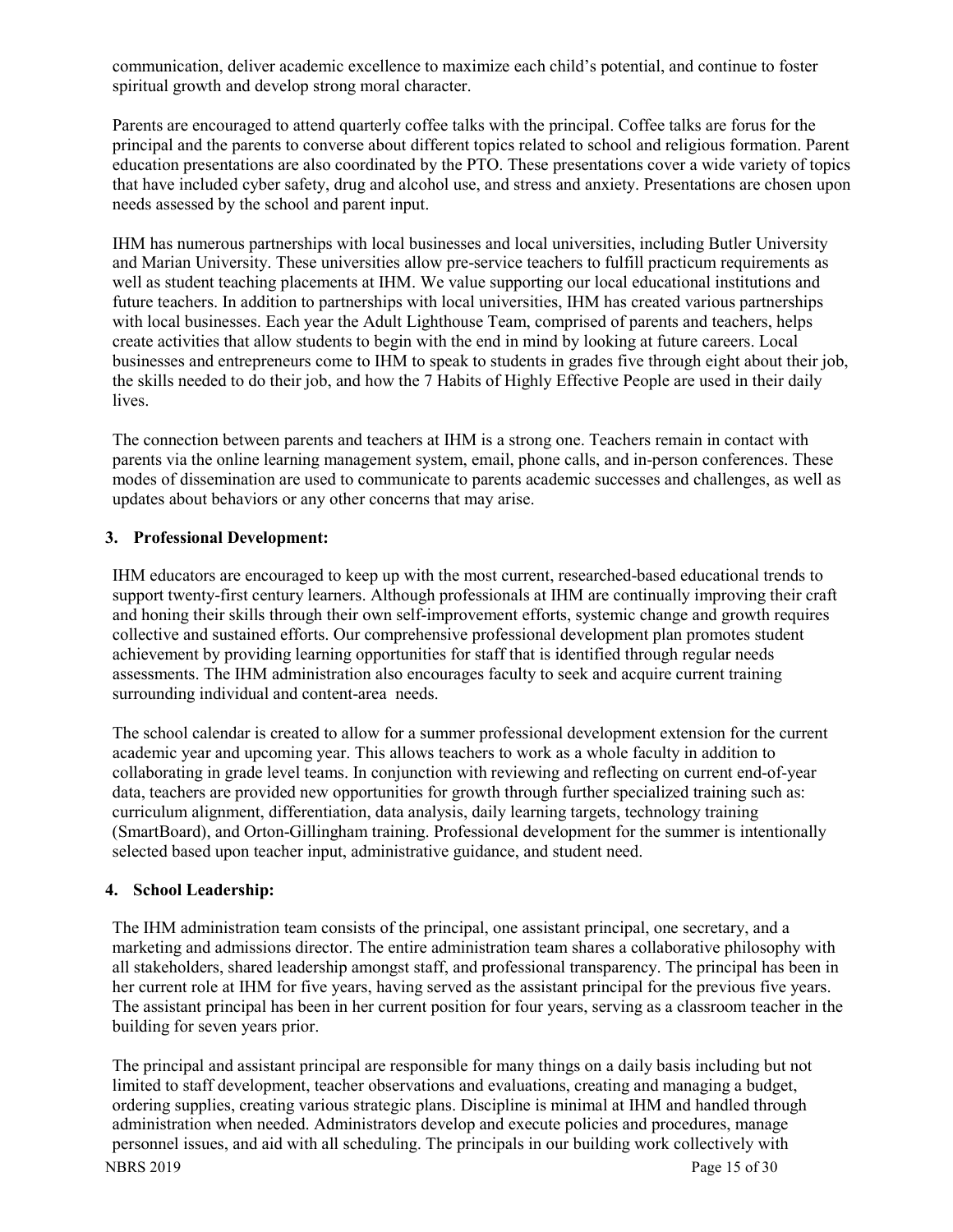secretarial support staff to effectively communicate with all stakeholders including teachers, students, parents and members of our larger community. Building positive relationships with staff members, students, and parents comes naturally for the administrative team. The administration team has a great deal of faith and trust in the entire staff. This faith and trust allows for IHM staff to be problem solvers, be solution oriented and develop curriculum that is creative and rigorous for students.

Shared leadership is extremely important to the administration team and the overall organizational health of the school. The entire staff takes on various leadership roles at different levels based upon their talents and comfort level. All staff members are part of at least one committee, while most have volunteered to serve on several committees. The staff members join these committees because they have a genuine interest in the topic and want the best for IHM. These committees are empowered to evaluate and create change for the building. One of the most significant committees is the academic excellence team. This team consists of teachers, student assistants, administration, and school commission members. This team reviews academic progress, helps create the school's strategic plan and school improvement plan, as well as suggests changes to increase student achievement. RTI team meets weekly and includes administration, resource teachers, and classroom teachers. This team reviews and monitors students who have been identified as at-risk learners in the grade level PLC meetings. Strategies to help these at-risk students are discussed and implemented to allow the student to achieve.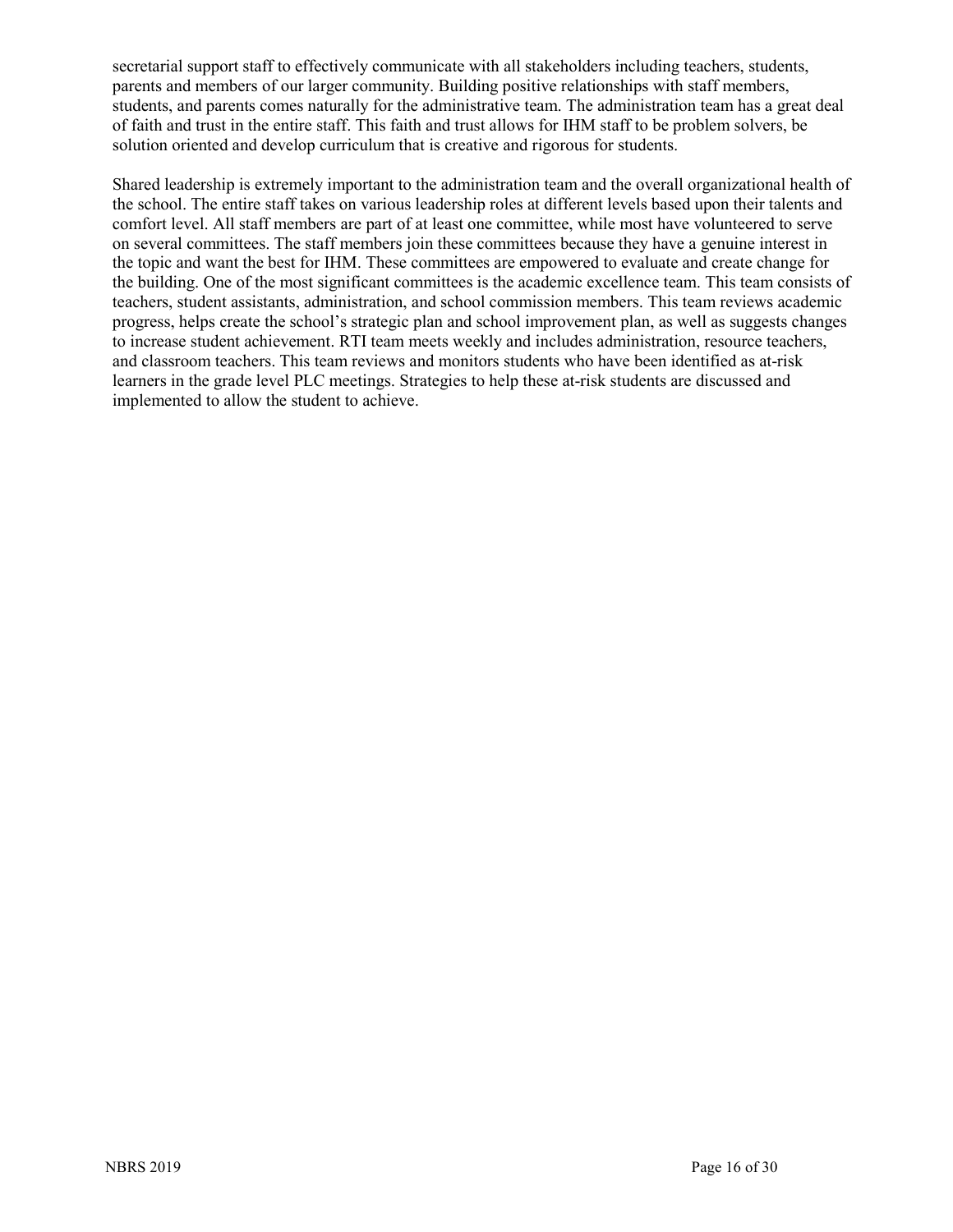IHM has had superior academic success due to multiple initiatives. However, the initiative most instrumental to our success has been our intentional dedication to gathering and analyzing student data. Student data such as NWEA, ISTEP+ standardized test, quarterly assessments, and other grade level specific data points are used school wide. PLC teams meet weekly to discuss real time student data and needs. Each grade level PLC team houses data on a shared Google Drive to allow quick easy access to help drive conversation and decisions. A forty-minute protocol model is used to keep meetings on task while discussing at least two students per meeting. The forty-minute protocol begins with reviewing intentional goals for the meeting and continues with discerning current challenges facing the student, concluding with generating a list of strategies and interventions that can be used to create an immediate action plan. The PLC meeting is then closed with establishing goals for the PLC agenda for the following week.

At the beginning of a new school year all data for each individual student is reviewed by faculty. This information is used to guide the formation of leveled groupings. This allows students to be appropriately placed at their learning level to help achieve and sustain growth. Throughout the year, new data is collected, tracked, and reviewed to ensure that individual growth is being maximized for all learners. This review of several data points allows IHM staff to identify students who have shown little to no growth. Students who are identified by the PLC group as being a-risk, are automatically queued for a future forty-minute protocol. Tier 2 strategies are formulated and immediately implemented in the classroom and communicated with parents and administration.

The data collection and review helps the teaching faculty to identify and close gaps in the curriculum. By continually collecting and reviewing data it allows teachers to adjust the pace and depth of their instruction. Students' demonstration of mastery allows the educator the ability to increase the level of academic rigor.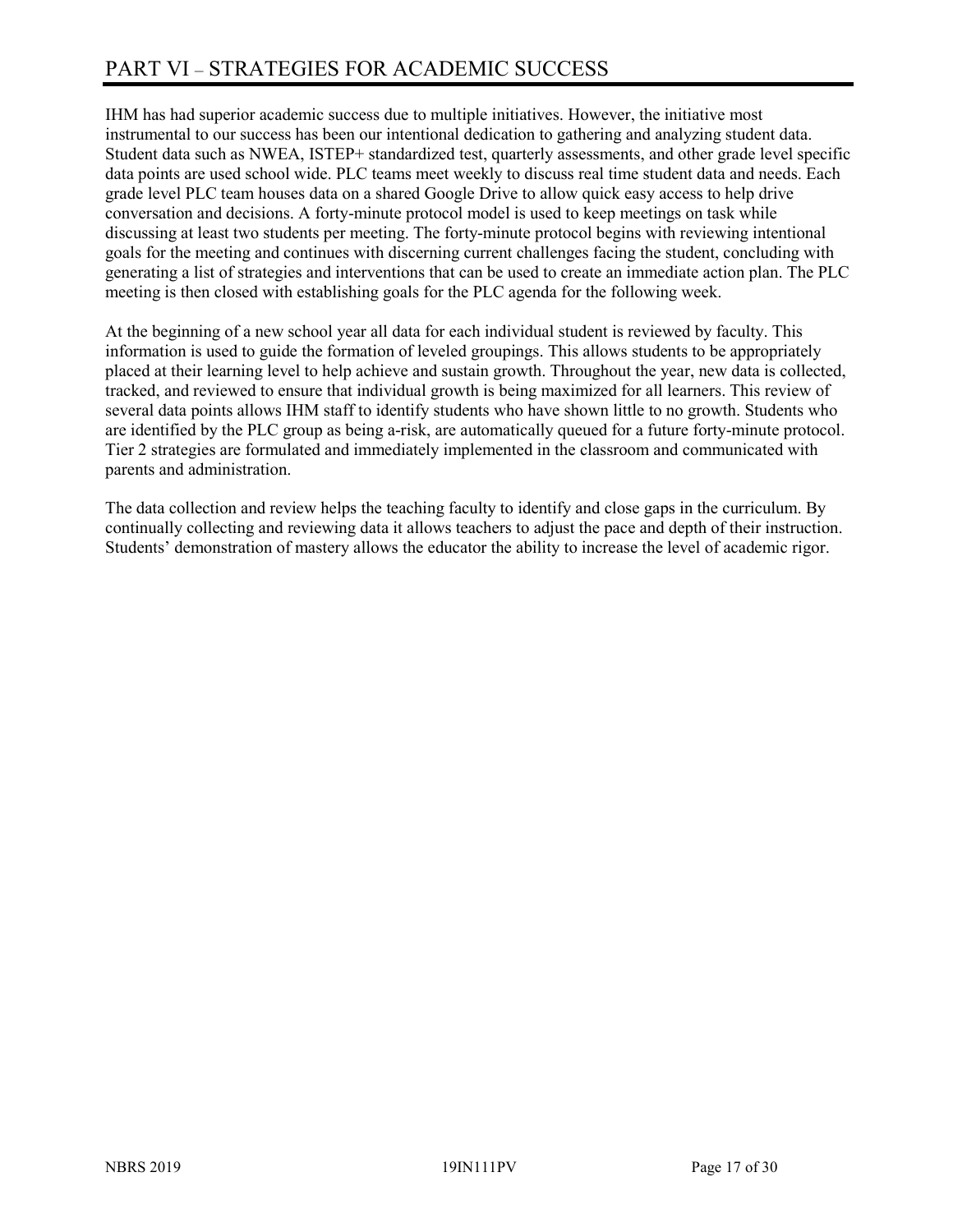# PART VII – NON-PUBLIC SCHOOL INFORMATION

1. Non-public school association(s): Catholic

Identify the religious or independent associations, if any, to which the school belongs. Select the primary association first.

|    | 2. Does the school have nonprofit, tax-exempt $(501(c)(3))$ status?                                    | Yes X  | No. |
|----|--------------------------------------------------------------------------------------------------------|--------|-----|
| 3. | What is the educational cost per student?<br>(School budget divided by enrollment)                     | \$6017 |     |
|    | 4. What is the average financial aid per student?                                                      | \$1737 |     |
| 5. | What percentage of the annual budget is devoted to<br>scholarship assistance and/or tuition reduction? | 23%    |     |
| 6. | What percentage of the student body receives<br>scholarship assistance, including tuition reduction?   | 95%    |     |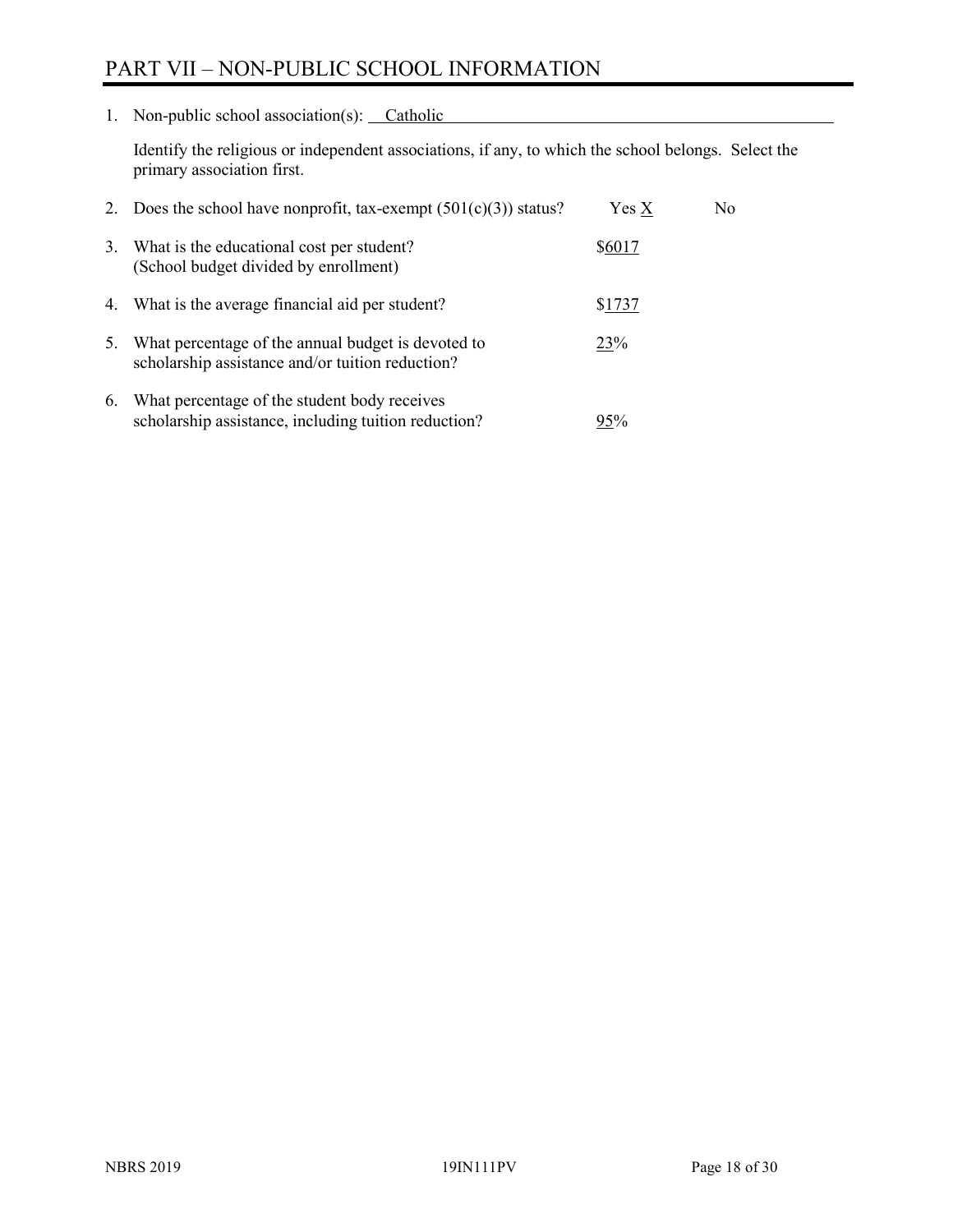## PART VIII – ASSESSMENT RESULTS FOR NORM-REFERENCED TESTS

#### **REFERENCED BY NATIONAL NORMS**

**Subject:** Math **Test:** Map Growth **Grade:** 3 **Edition/Publication Year:** 2014 **Publisher:** NWEA **Scores are reported here** 

**as:** Scaled scores

| School Year                                | 2017-2018 |
|--------------------------------------------|-----------|
| Testing month                              | Jan       |
| <b>SCHOOL SCORES</b>                       |           |
| Average Score                              | 209       |
| Number of students tested                  | 46        |
| Percent of total students tested           | 100       |
| Number of students alternatively assessed  | $\theta$  |
| Percent of students alternatively assessed | $\theta$  |
| <b>SUBGROUP SCORES</b>                     |           |
| 1. Other 1                                 |           |
| Average Score                              |           |
| Number of students tested                  |           |
| 2. Other 2                                 |           |
| Average Score                              |           |
| Number of students tested                  |           |
| 3. Other 3                                 |           |
| Average Score                              |           |
| Number of students tested                  |           |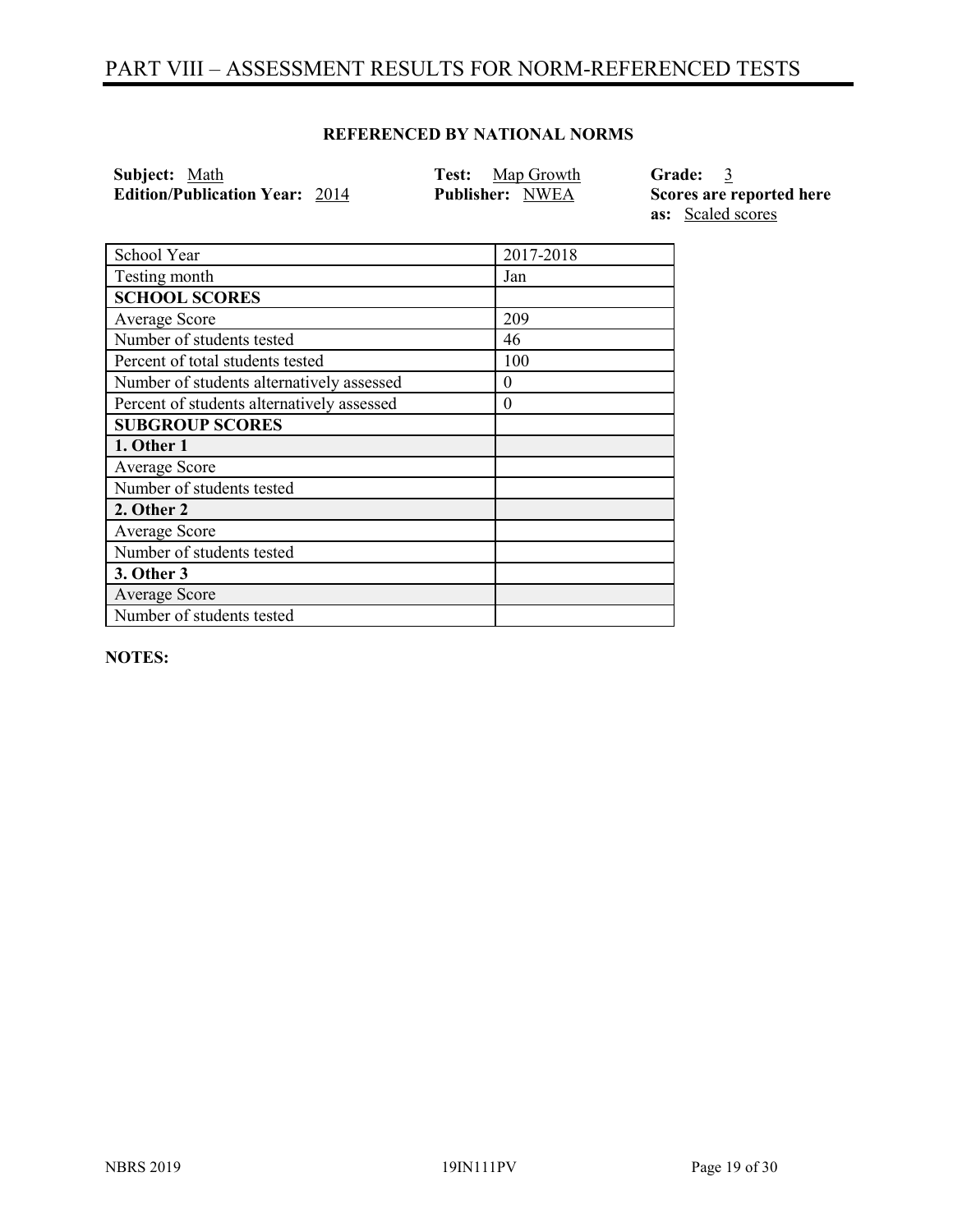| Subject: Math                         | <b>Test:</b> Map Growth | Grade: 4       |
|---------------------------------------|-------------------------|----------------|
| <b>Edition/Publication Year: 2014</b> | <b>Publisher: NWEA</b>  | Scores are rep |

**Ported here as:** Scaled scores

| School Year                                | 2017-2018 |
|--------------------------------------------|-----------|
| Testing month                              | Jan       |
| <b>SCHOOL SCORES</b>                       |           |
| Average Score                              | 217       |
| Number of students tested                  | 44        |
| Percent of total students tested           | 100       |
| Number of students alternatively assessed  | $\theta$  |
| Percent of students alternatively assessed | 0         |
| <b>SUBGROUP SCORES</b>                     |           |
| 1. Other 1                                 |           |
| <b>Average Score</b>                       |           |
| Number of students tested                  |           |
| 2. Other 2                                 |           |
| <b>Average Score</b>                       |           |
| Number of students tested                  |           |
| 3. Other 3                                 |           |
| <b>Average Score</b>                       |           |
| Number of students tested                  |           |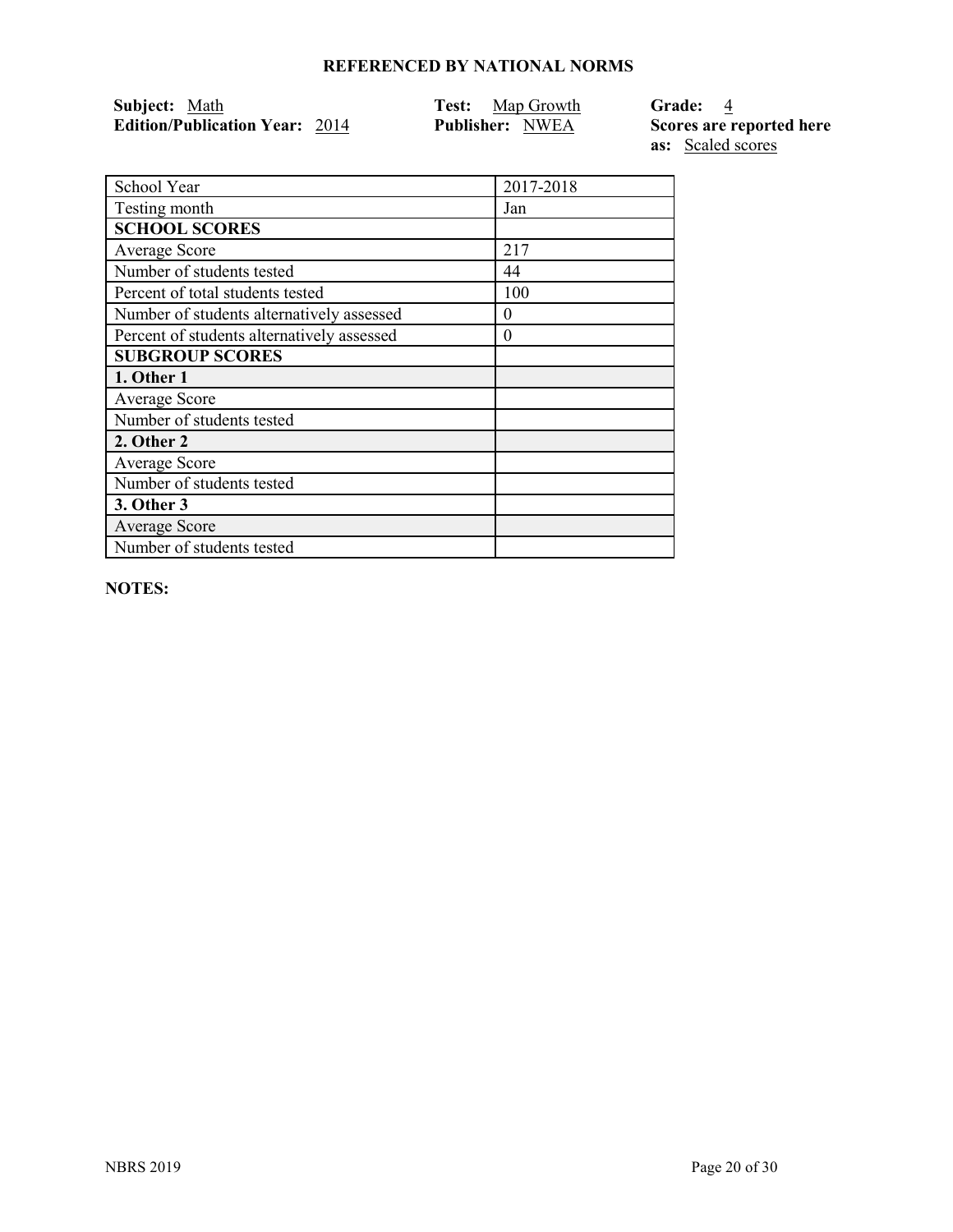| Subject: Math                         | <b>Test:</b> Map Growth | <b>Grade:</b>  |
|---------------------------------------|-------------------------|----------------|
| <b>Edition/Publication Year: 2014</b> | <b>Publisher: NWEA</b>  | Scores are rep |

**Ported here as:** Scaled scores

| School Year                                | 2017-2018 |
|--------------------------------------------|-----------|
| Testing month                              | Jan       |
| <b>SCHOOL SCORES</b>                       |           |
| Average Score                              | 226       |
| Number of students tested                  | 54        |
| Percent of total students tested           | 100       |
| Number of students alternatively assessed  | 0         |
| Percent of students alternatively assessed | 0         |
| <b>SUBGROUP SCORES</b>                     |           |
| 1. Other 1                                 |           |
| Average Score                              |           |
| Number of students tested                  |           |
| 2. Other 2                                 |           |
| Average Score                              |           |
| Number of students tested                  |           |
| 3. Other 3                                 |           |
| Average Score                              |           |
| Number of students tested                  |           |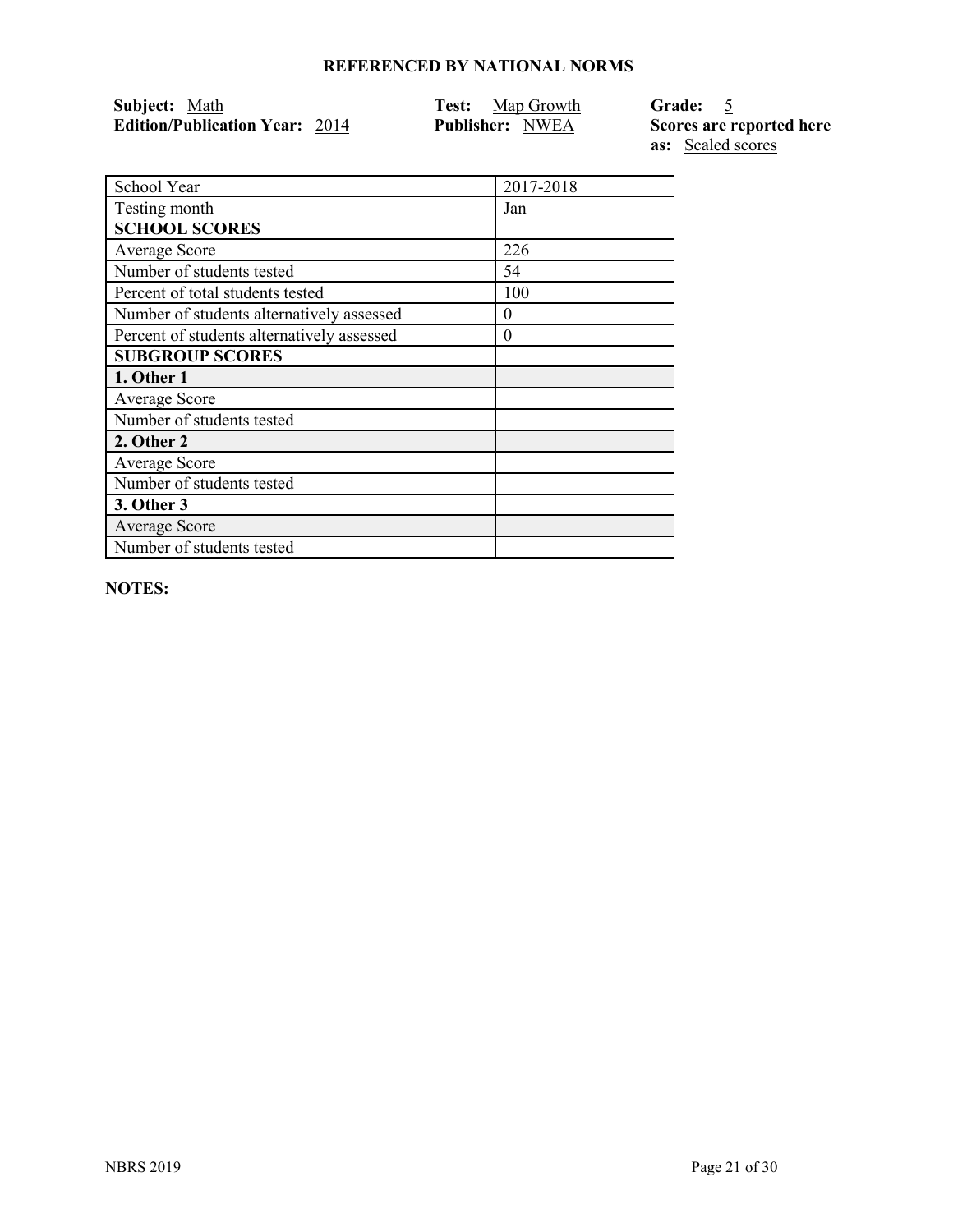| Subject: Math                         | <b>Test:</b> Map Growth | Grade: 6                 |
|---------------------------------------|-------------------------|--------------------------|
| <b>Edition/Publication Year: 2014</b> | <b>Publisher:</b> NWEA  | Scores are reported here |

**as:** Scaled scores School Year 2017-2018 Testing month Jan Average Score 233 Number of students tested 50 Percent of total students tested 100 Number of students alternatively assessed  $\vert 0 \rangle$ Percent of students alternatively assessed 0

**NOTES:** 

**SCHOOL SCORES**

**SUBGROUP SCORES**

Number of students tested

Number of students tested

Number of students tested

**1. Other 1** Average Score

**2. Other 2** Average Score

**3. Other 3** Average Score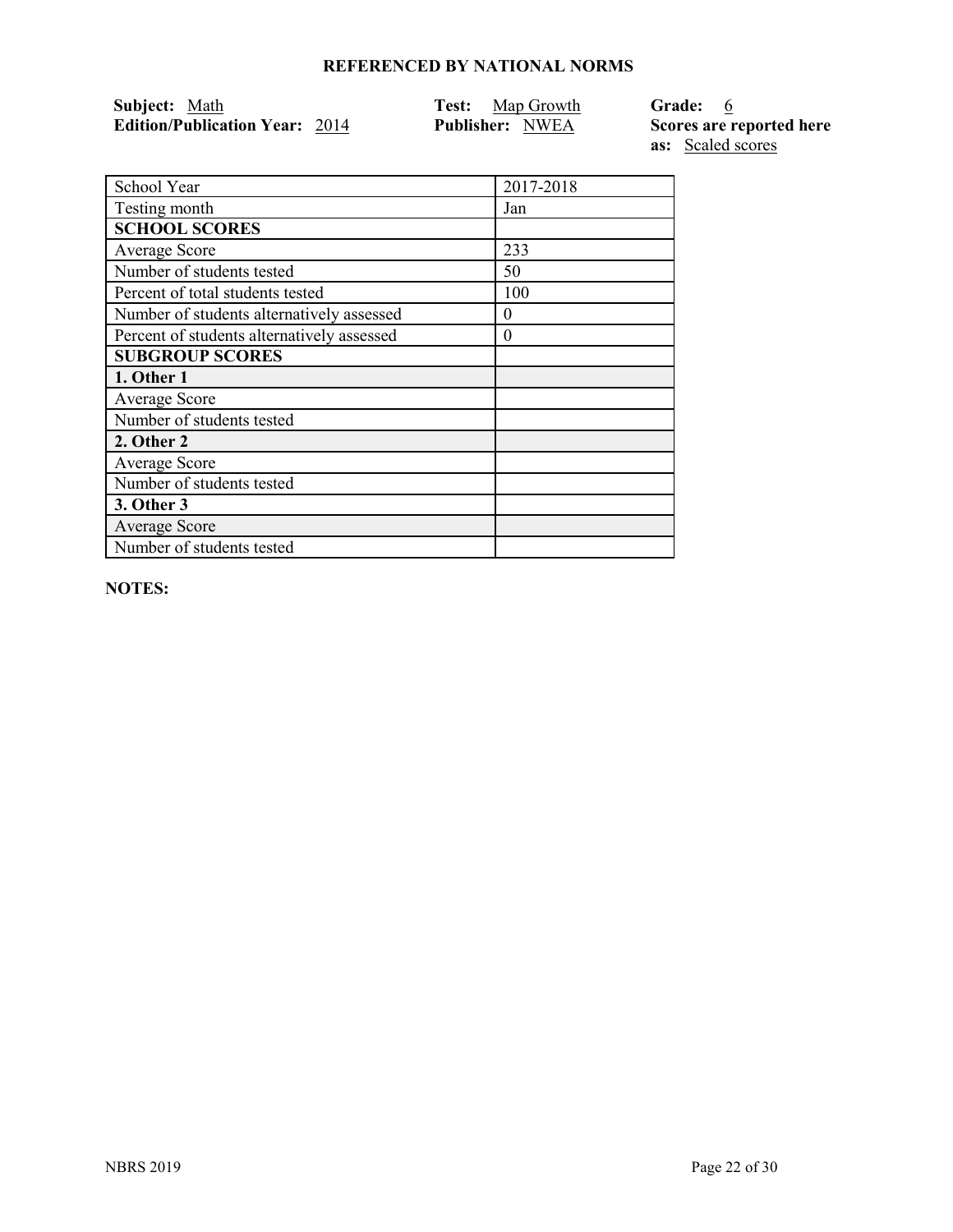| Subject: Math                         | <b>Test:</b> Map Growth | <b>Grade:</b>  |
|---------------------------------------|-------------------------|----------------|
| <b>Edition/Publication Year: 2014</b> | <b>Publisher: NWEA</b>  | Scores are rep |

**Ported here as:** Scaled scores

| School Year                                | 2017-2018 |
|--------------------------------------------|-----------|
| Testing month                              | Jan       |
| <b>SCHOOL SCORES</b>                       |           |
| Average Score                              | 246       |
| Number of students tested                  | 52        |
| Percent of total students tested           | 100       |
| Number of students alternatively assessed  | 0         |
| Percent of students alternatively assessed | 0         |
| <b>SUBGROUP SCORES</b>                     |           |
| 1. Other 1                                 |           |
| Average Score                              |           |
| Number of students tested                  |           |
| 2. Other 2                                 |           |
| <b>Average Score</b>                       |           |
| Number of students tested                  |           |
| 3. Other 3                                 |           |
| Average Score                              |           |
| Number of students tested                  |           |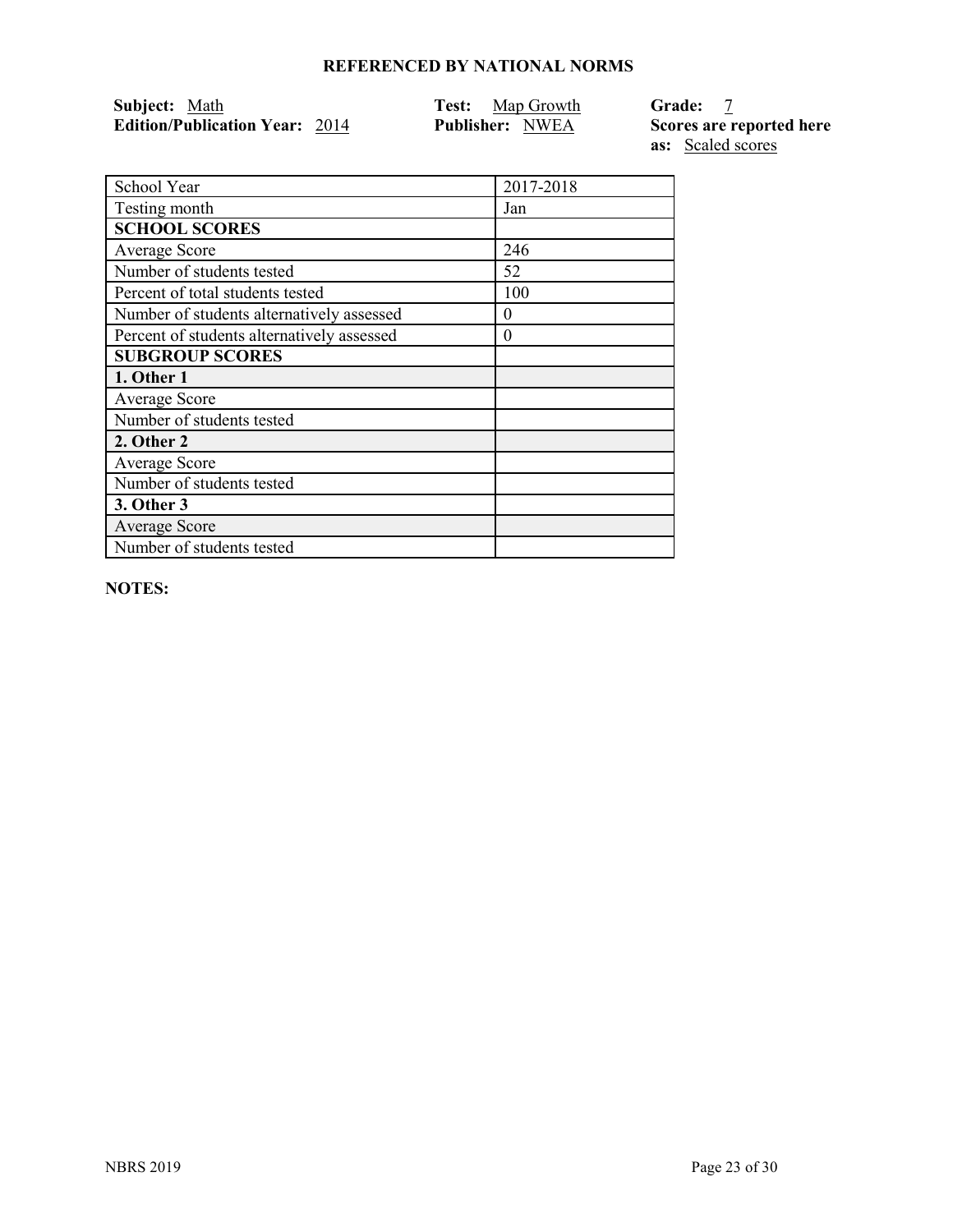| <b>Subject:</b> Math                  | <b>Test:</b> Map Growth | Grade: 8                 |
|---------------------------------------|-------------------------|--------------------------|
| <b>Edition/Publication Year: 2014</b> | <b>Publisher: NWEA</b>  | Scores are reported here |
|                                       |                         | <b>as:</b> Scaled scores |

School Year 2017-2018 Testing month Jan **SCHOOL SCORES** Average Score 249 Number of students tested 43 Percent of total students tested 100 Number of students alternatively assessed 0 Percent of students alternatively assessed 0 **SUBGROUP SCORES 1. Other 1** Average Score Number of students tested **2. Other 2** Average Score Number of students tested **3. Other 3** Average Score Number of students tested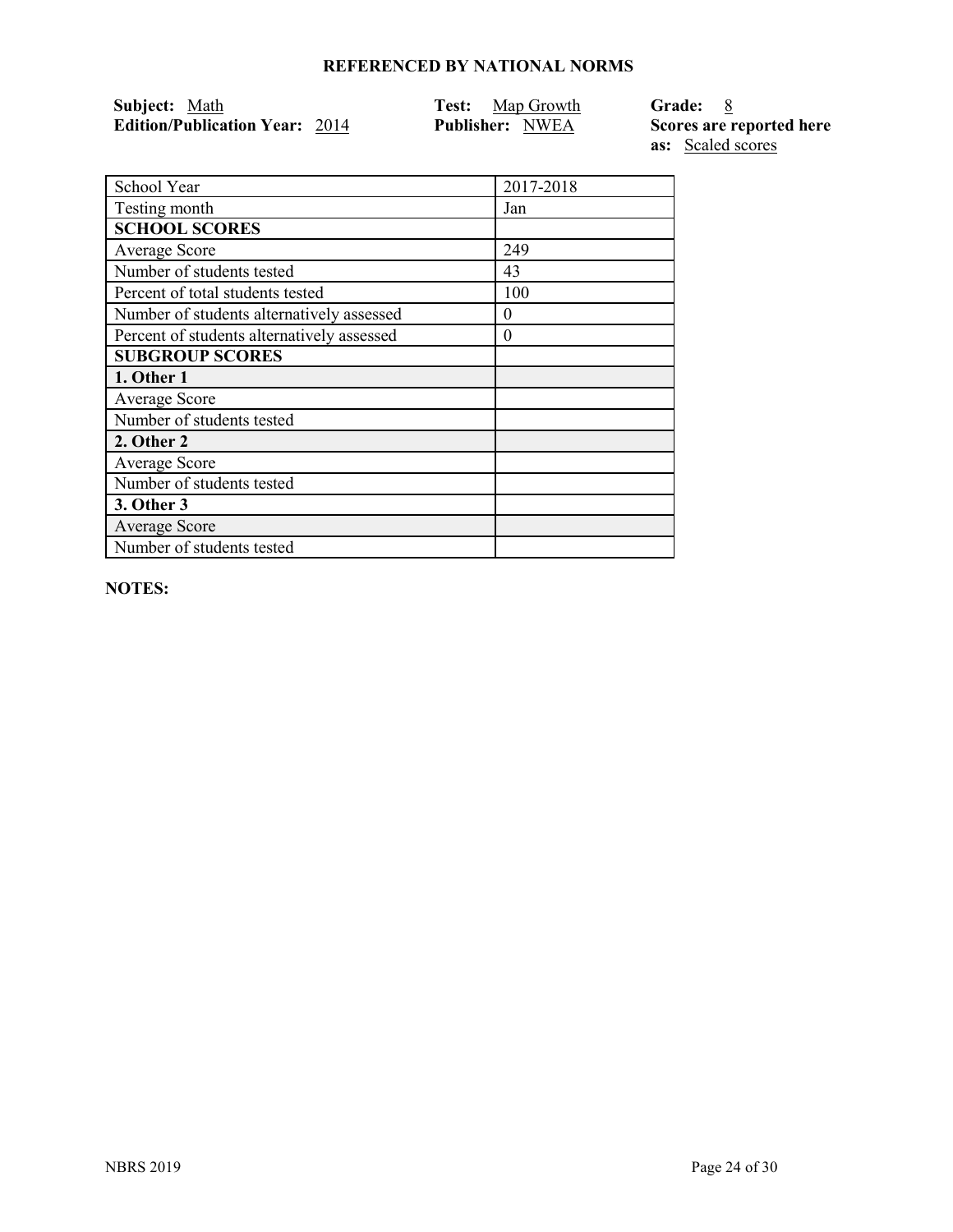| <b>Subject:</b> Reading/ELA           | <b>Test:</b> Map Growth | Grade: 3                 |
|---------------------------------------|-------------------------|--------------------------|
| <b>Edition/Publication Year: 2014</b> | <b>Publisher: NWEA</b>  | Scores are reported here |
|                                       |                         | <b>as:</b> Scaled scores |

| School Year                                | 2017-2018 |
|--------------------------------------------|-----------|
| Testing month                              | Jan       |
| <b>SCHOOL SCORES</b>                       |           |
| Average Score                              | 207       |
| Number of students tested                  | 46        |
| Percent of total students tested           | 100       |
| Number of students alternatively assessed  | $\theta$  |
| Percent of students alternatively assessed | $\theta$  |
| <b>SUBGROUP SCORES</b>                     |           |
| 1. Other 1                                 |           |
| <b>Average Score</b>                       |           |
| Number of students tested                  |           |
| 2. Other 2                                 |           |
| <b>Average Score</b>                       |           |
| Number of students tested                  |           |
| <b>3. Other 3</b>                          |           |
| <b>Average Score</b>                       |           |
| Number of students tested                  |           |
|                                            |           |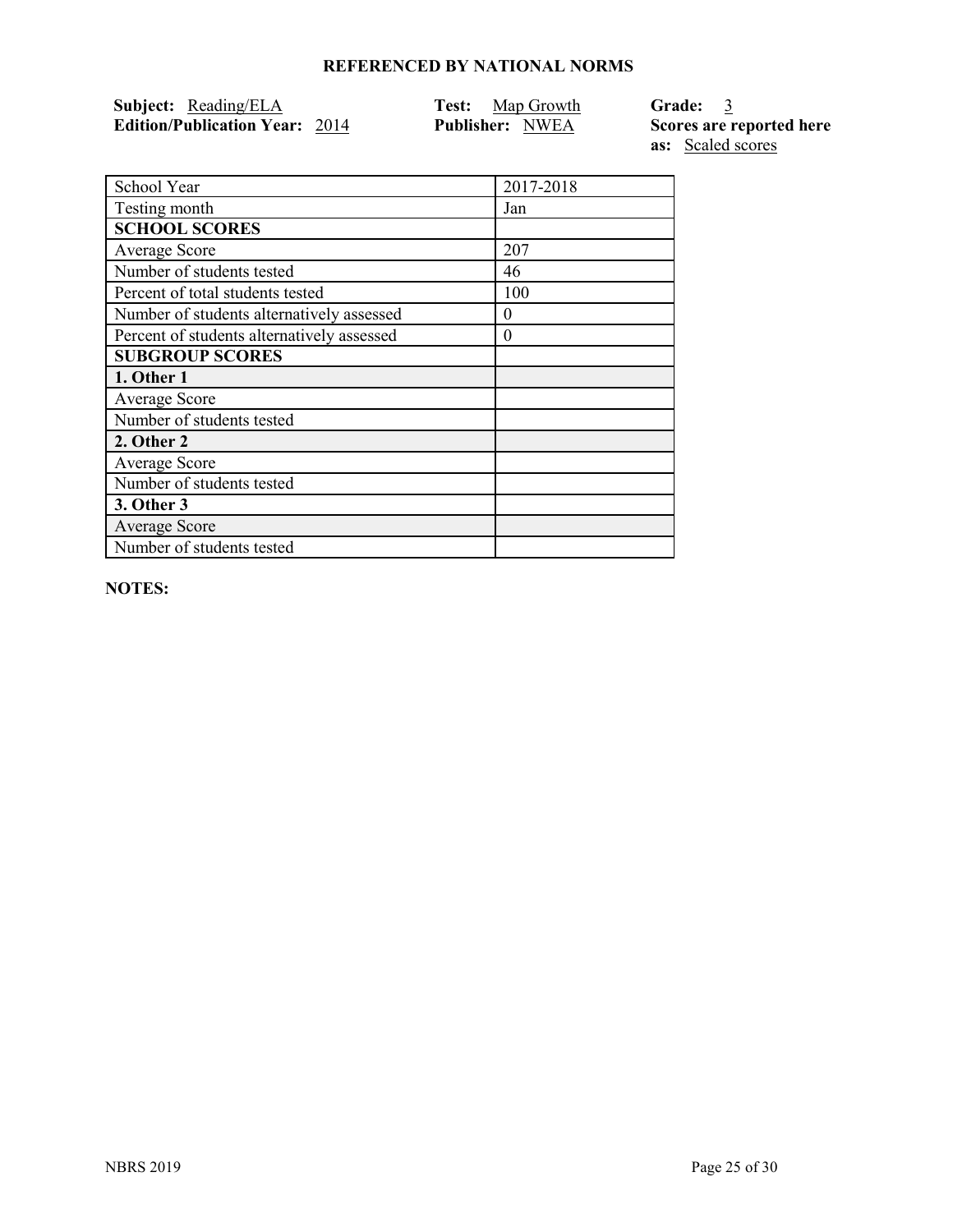| Subject: Reading/ELA                  | <b>Test:</b> Map Growth | Grade: 4                 |
|---------------------------------------|-------------------------|--------------------------|
| <b>Edition/Publication Year: 2014</b> | <b>Publisher:</b> NWEA  | Scores are reported here |

**as:** Scaled scores

| School Year                                | 2017-2018 |
|--------------------------------------------|-----------|
| Testing month                              | Jan       |
| <b>SCHOOL SCORES</b>                       |           |
| Average Score                              | 215       |
| Number of students tested                  | 43        |
| Percent of total students tested           | 100       |
| Number of students alternatively assessed  | $\theta$  |
| Percent of students alternatively assessed | $\theta$  |
| <b>SUBGROUP SCORES</b>                     |           |
| 1. Other 1                                 |           |
| Average Score                              |           |
| Number of students tested                  |           |
| 2. Other 2                                 |           |
| Average Score                              |           |
| Number of students tested                  |           |
| 3. Other 3                                 |           |
| <b>Average Score</b>                       |           |
| Number of students tested                  |           |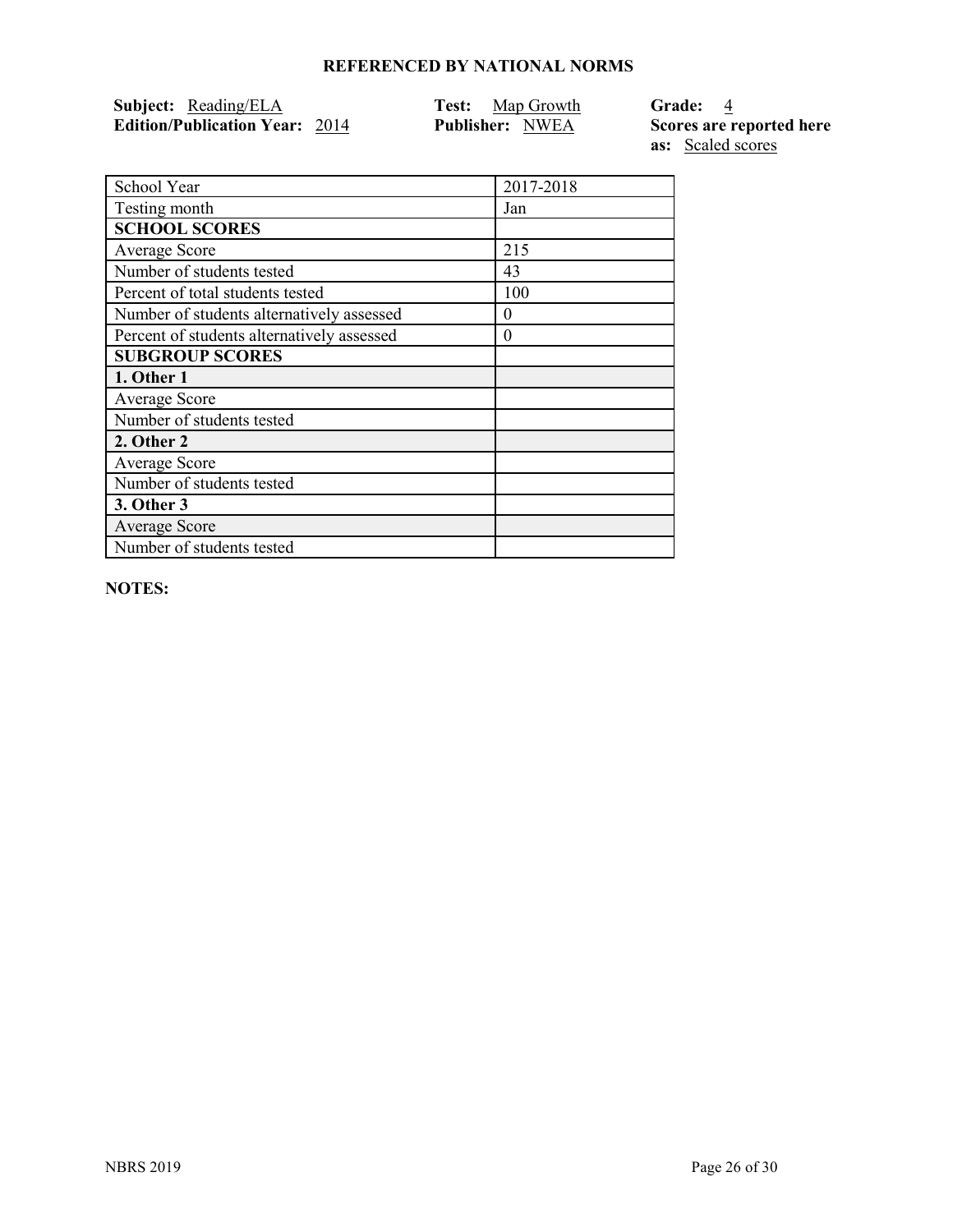| <b>Subject:</b> Reading/ELA           | <b>Test:</b> Map Growth | Grade: 5                 |
|---------------------------------------|-------------------------|--------------------------|
| <b>Edition/Publication Year: 2014</b> | <b>Publisher: NWEA</b>  | Scores are reported here |

**as:** Scaled scores

| School Year                                | 2017-2018 |
|--------------------------------------------|-----------|
| Testing month                              | Jan       |
| <b>SCHOOL SCORES</b>                       |           |
| <b>Average Score</b>                       | 220       |
| Number of students tested                  | 54        |
| Percent of total students tested           | 100       |
| Number of students alternatively assessed  | $\theta$  |
| Percent of students alternatively assessed | $\theta$  |
| <b>SUBGROUP SCORES</b>                     |           |
| 1. Other 1                                 |           |
| Average Score                              |           |
| Number of students tested                  |           |
| 2. Other 2                                 |           |
| <b>Average Score</b>                       |           |
| Number of students tested                  |           |
| 3. Other 3                                 |           |
| <b>Average Score</b>                       |           |
| Number of students tested                  |           |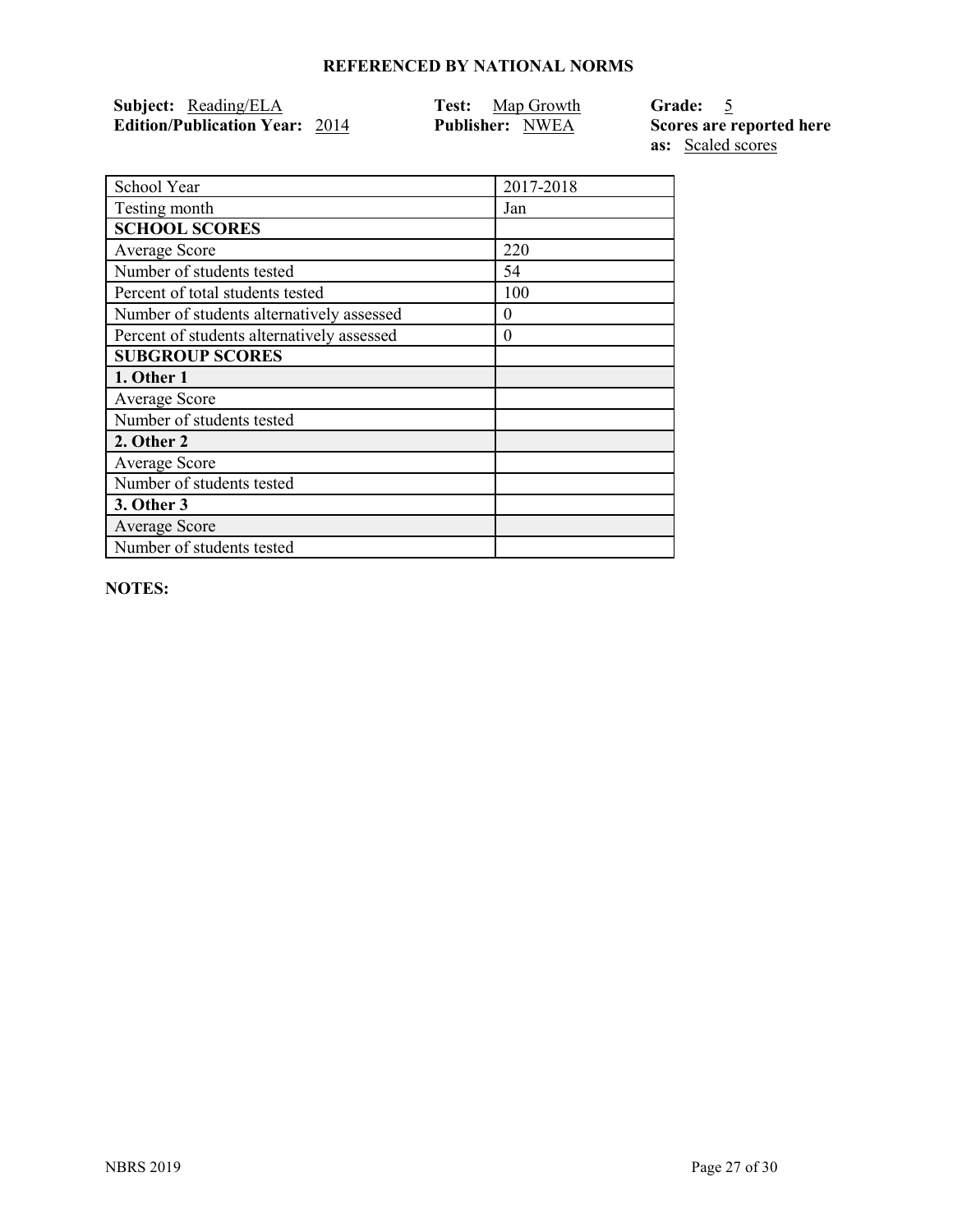| <b>Subject:</b> Reading/ELA           | <b>Test:</b> Map Growth | Grade: 6                 |
|---------------------------------------|-------------------------|--------------------------|
| <b>Edition/Publication Year: 2014</b> | <b>Publisher: NWEA</b>  | Scores are reported here |
|                                       |                         | <b>as:</b> Scaled scores |

| School Year                                | 2017-2018 |
|--------------------------------------------|-----------|
| Testing month                              | Jan       |
| <b>SCHOOL SCORES</b>                       |           |
| <b>Average Score</b>                       | 221       |
| Number of students tested                  | 50        |
| Percent of total students tested           | 100       |
| Number of students alternatively assessed  | $\theta$  |
| Percent of students alternatively assessed | $\theta$  |
| <b>SUBGROUP SCORES</b>                     |           |
| 1. Other 1                                 |           |
| Average Score                              |           |
| Number of students tested                  |           |
| 2. Other 2                                 |           |
| Average Score                              |           |
| Number of students tested                  |           |
| 3. Other 3                                 |           |
| <b>Average Score</b>                       |           |
| Number of students tested                  |           |
|                                            |           |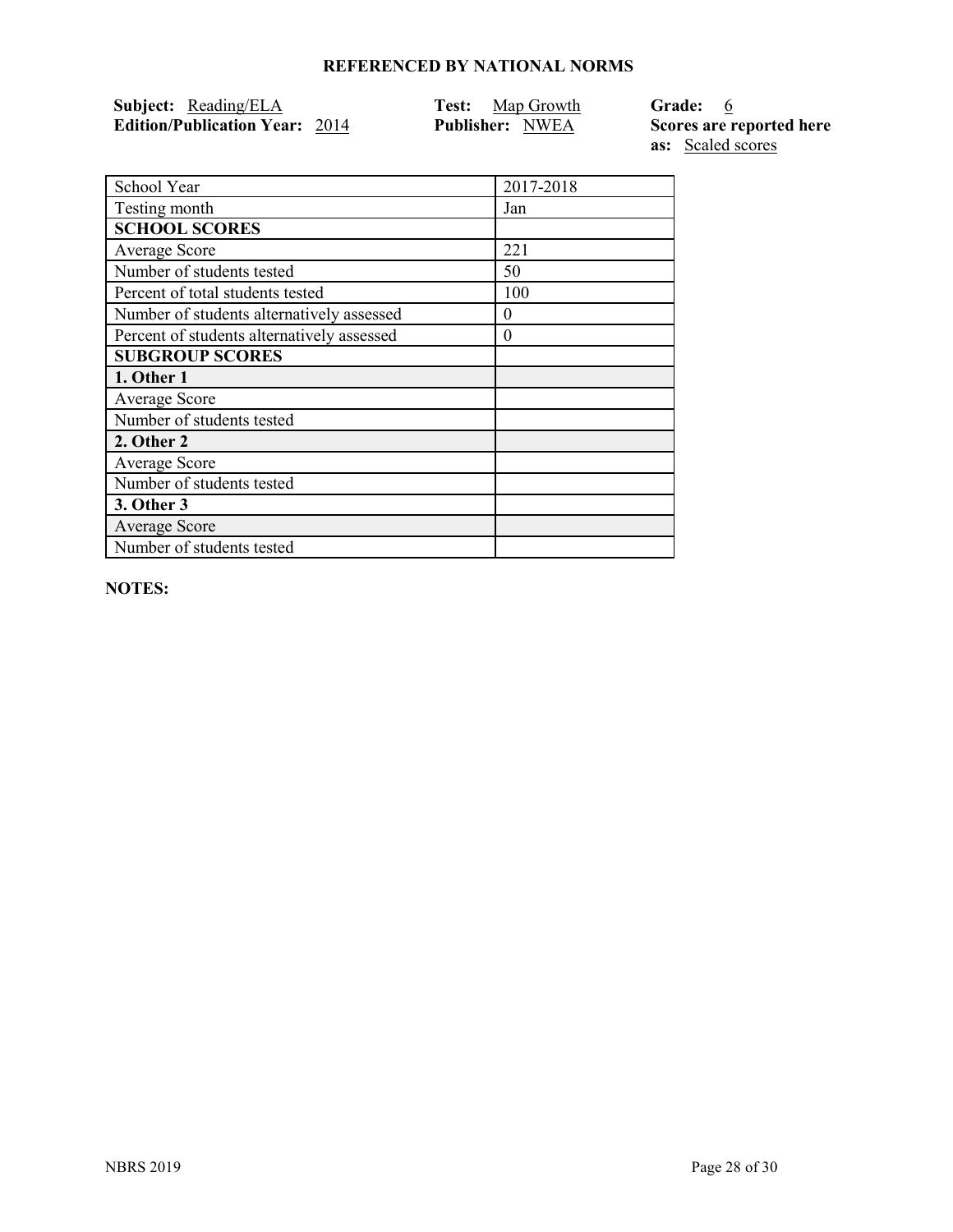| <b>Subject:</b> Reading/ELA           | <b>Test:</b> Map Growth | <b>Grade:</b>            |
|---------------------------------------|-------------------------|--------------------------|
| <b>Edition/Publication Year: 2014</b> | <b>Publisher:</b> NWEA  | Scores are reported here |
|                                       |                         | <b>as:</b> Scaled scores |

| School Year                                | 2017-2018 |
|--------------------------------------------|-----------|
| Testing month                              | Jan       |
| <b>SCHOOL SCORES</b>                       |           |
| <b>Average Score</b>                       | 230       |
| Number of students tested                  | 52        |
| Percent of total students tested           | 100       |
| Number of students alternatively assessed  | $\theta$  |
| Percent of students alternatively assessed | $\Omega$  |
| <b>SUBGROUP SCORES</b>                     |           |
| 1. Other 1                                 |           |
| Average Score                              |           |
| Number of students tested                  |           |
| 2. Other 2                                 |           |
| Average Score                              |           |
| Number of students tested                  |           |
| 3. Other 3                                 |           |
| Average Score                              |           |
| Number of students tested                  |           |